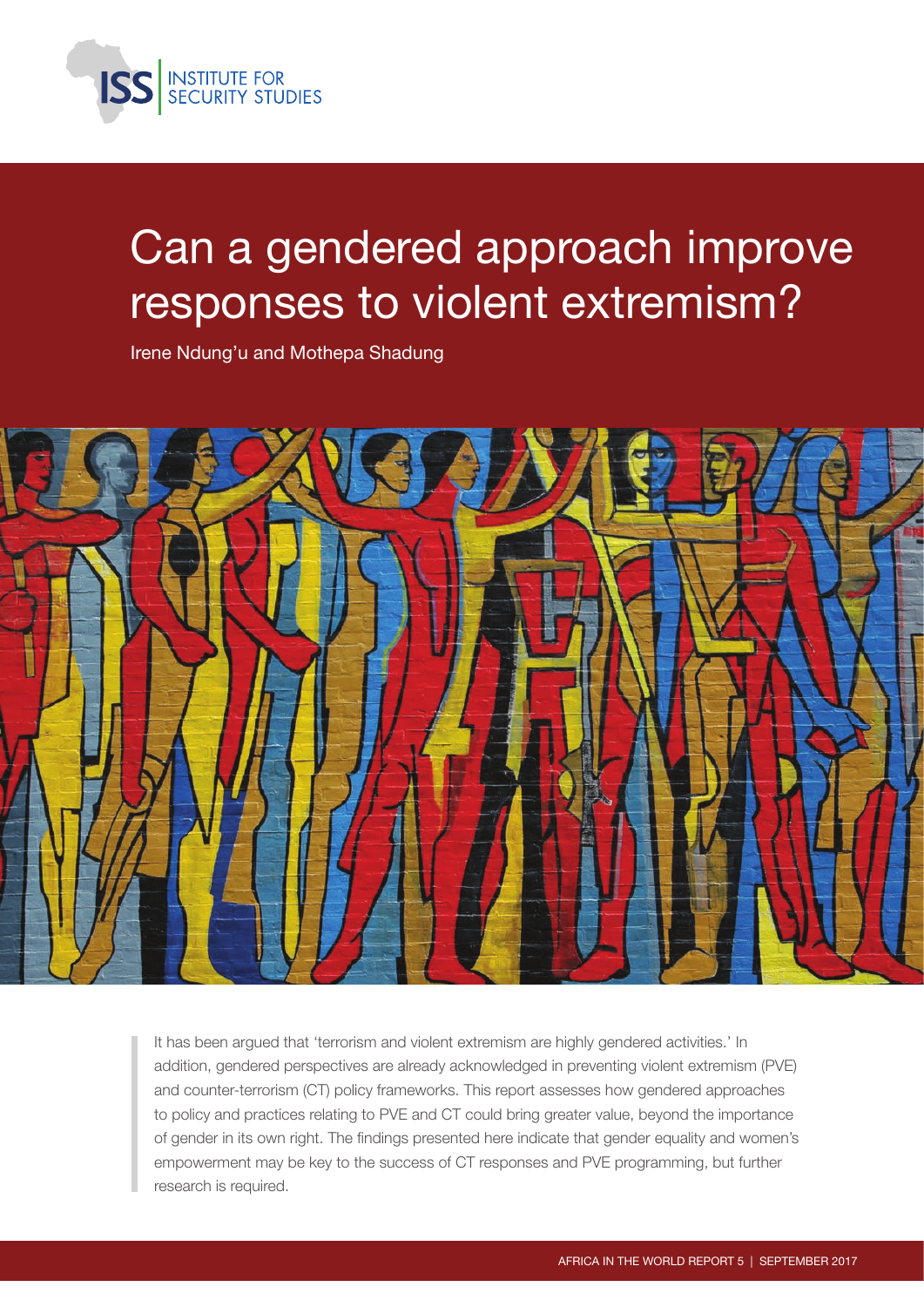#### Key points

- Research institutions are encouraged to conduct further research on how gender constructs and structural inequalities contribute to violent extremism.
- Governments should develop PVE and CT frameworks based on a gender analysis.
- Reporting on and documentation of the gendered impact of PVE and CT measures should be strengthened.
- States need to fulfil their obligations under international human rights law, including those related to the treatment of individuals accused of terrorism related offences.
- Governments and women's empowerment organisations should enable and enhance women's preventative roles by including women in PVE and CT policy and programmatic processes.
- Governments and civil society organisations should conduct community consultations to ensure that PVE planning is contextspecific and that the roles of women and men in PVE programming are coordinated.
- **Practitioners should place** greater emphasis on parenting in PVE.

#### Introduction

A vibrant and sustainable democracy is underpinned by the democratic ideals of equality and human rights. While democracies should ideally promote and protect the equal rights of all women and men, global developments and security challenges such as violent extremism and terrorism limit the full enjoyment of such rights. Yet few studies have examined the relationship between gender and violent extremism and terrorism. This is notwithstanding extensive debate on gender in studies relating to conflict, especially on the interconnections between the status of women, gender equality and violent conflict.<sup>1</sup>

Researchers have argued that 'terrorism and violent extremism are highly gendered activities'.2 Understanding how gender dynamics might perpetuate inequalities and have an impact on fundamental human rights could play an important role in guiding responses to these challenges.<sup>3</sup> Understanding how, for example, the status of women and men features in their motivations for joining extremist groups, as well as their roles in and the recruitment patterns of such groups, is central to tailoring effective prevention measures.

Attention should be paid to questions of how gender considerations can bring value to PVE and CT policymaking and programmes

The basis for gender equality has already been established through various international frameworks. The promotion and protection of all human rights, in particular the right not to be discriminated against on the basis of sex and the right to equal protection of the law, are enshrined in international law. Legal instruments include the United Nations (UN) Universal Declaration of Human Rights,<sup>4</sup> the Convention on the Elimination of All Forms of Discrimination Against Women<sup>5</sup> and the Warsaw Declaration.<sup>6</sup> In the context of violent extremism and terrorism, preventing violent extremism (PVE) and counterterrorism (CT) frameworks and strategies also recognise the importance of a gendered approach and the role of women.

It is clear from these international frameworks that gender is important in its own right. However, attention should also be paid to questions of how gender considerations can bring value to PVE and CT policymaking and programmes. This report seeks to contribute to the discourse on gender, violent extremism and terrorism by assessing how a gender analysis contributes to a better understanding of violent extremism and terrorism, and how gendered approaches to PVE and CT may enhance the impact of these responses.

A gender analysis gives equal consideration to the differing experiences of women and men, and builds understanding of their experiences in the context of violent extremism and terrorism. Such an analysis could provide insight on how women and men are likely to be impacted by responses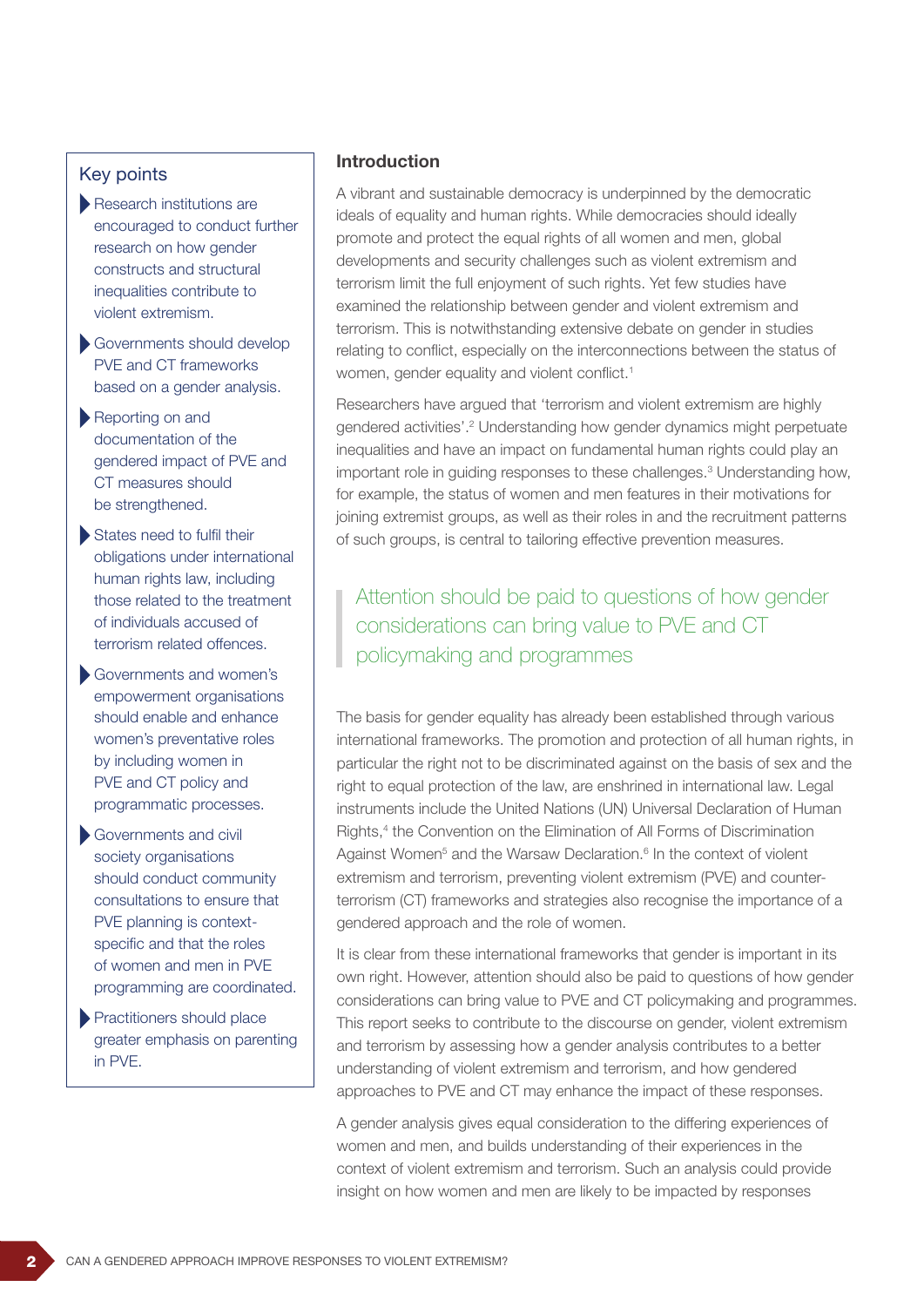to violent extremism; how PVE and CT efforts may challenge, maintain or reinforce existing gender inequalities;<sup>7</sup> and how more effective PVE and CT responses may be constructed.

The report begins with a review of selected global policy frameworks on gender, PVE and CT, and briefly discusses how these could be further developed to enhance responses to violent extremism and terrorism. This is followed by an assessment of the extent to which gender is considered in PVE and CT practice, and a discussion on how gendered approaches to PVE and CT could enhance the impact of such responses. The report goes on to explore emerging and ongoing challenges relating to gender in the context of violent extremism and terrorism and in the lifecycle of PVE and CT policy and practice. It also gives targeted recommendations for relevant CT and PVE stakeholders on gender as a key consideration in policymaking and practice.

#### Use of terminology

Several terms used in this report are contested and do not have generally accepted definitions. Terms used in this report are defined as follows:

*Counter-terrorism* refers to 'the practices, tactics, techniques, and strategies that governments, militaries, police departments and corporations adopt in response to terrorist threats and/or acts, both real and imputed'.<sup>8</sup>

*Gender* is the 'socially or culturally constructed characteristics of women and men'9 or 'the range of characteristics associated with man, woman, intersex, masculine, feminine, transgender, etc'.10

*Gender analysis* is an examination of the relationships between women and men; their access to resources; the constraints and opportunities they face relative to each other; and the different ways in which they are involved in political, economic, legal and social structures.<sup>11</sup> Inequality that emanates from different gender roles and norms, unequal gender power relations and contextual factors such as education, culture, tradition, ethnicity or employment status can be identified, assessed and addressed through gender analysis.<sup>12</sup>

A *gendered perspective/approach* entails an assessment of the ways in which issues related to violent extremism affect women and men differently and how they are differently involved in those issues.

*Preventing violent extremism* is a 'comprehensive approach encompassing not only essential securitybased counter-terrorism measures but also systematic preventive steps to address the underlying conditions that drive individuals to radicalize and join violent extremist groups'.<sup>13</sup>

*Radicalisation* is the process through which individuals or groups develop or become susceptible to extremist ideologies, and may be a precursor to extremist activities and violence.<sup>14</sup>

*Terrorism* denotes the use or threat of violence for the purpose of intimidation or coercion for political, religious or ideological ends.15

*Violent extremism* indicates 'a willingness to use or support the use of violence to further particular beliefs, including those of a political, social or ideological nature and may include acts of terrorism'.16

*Women's empowerment* encompasses 'all those processes where women take control and ownership of their lives'.<sup>17</sup>

#### Global policy framework

The UN Global Counter-Terrorism Strategy underpins the international community's efforts to address terrorism.18 Both the text of the strategy and its appended Plan of Action are silent on gender concerns, although the importance of human rights in CT efforts is emphasised.

## 'Terrorism and violent extremism are highly gendered activities because of their exploitation of gender stereotypes'

More recently, the UN secretary-general adopted a Plan of Action (PoA) for Preventing Violent Extremism.<sup>19</sup> This PoA dedicates significant attention to women and the importance of gender considerations when developing PVE strategies.<sup>20</sup> It calls on states to ensure that strategies devised to address terrorism and violent extremism place the protection and empowerment of women at the centre of such efforts, and that these efforts do not impact adversely on women's rights.<sup>21</sup>

Yet the PoA offers little guidance on tangible ways of overcoming culturally entrenched structural inequalities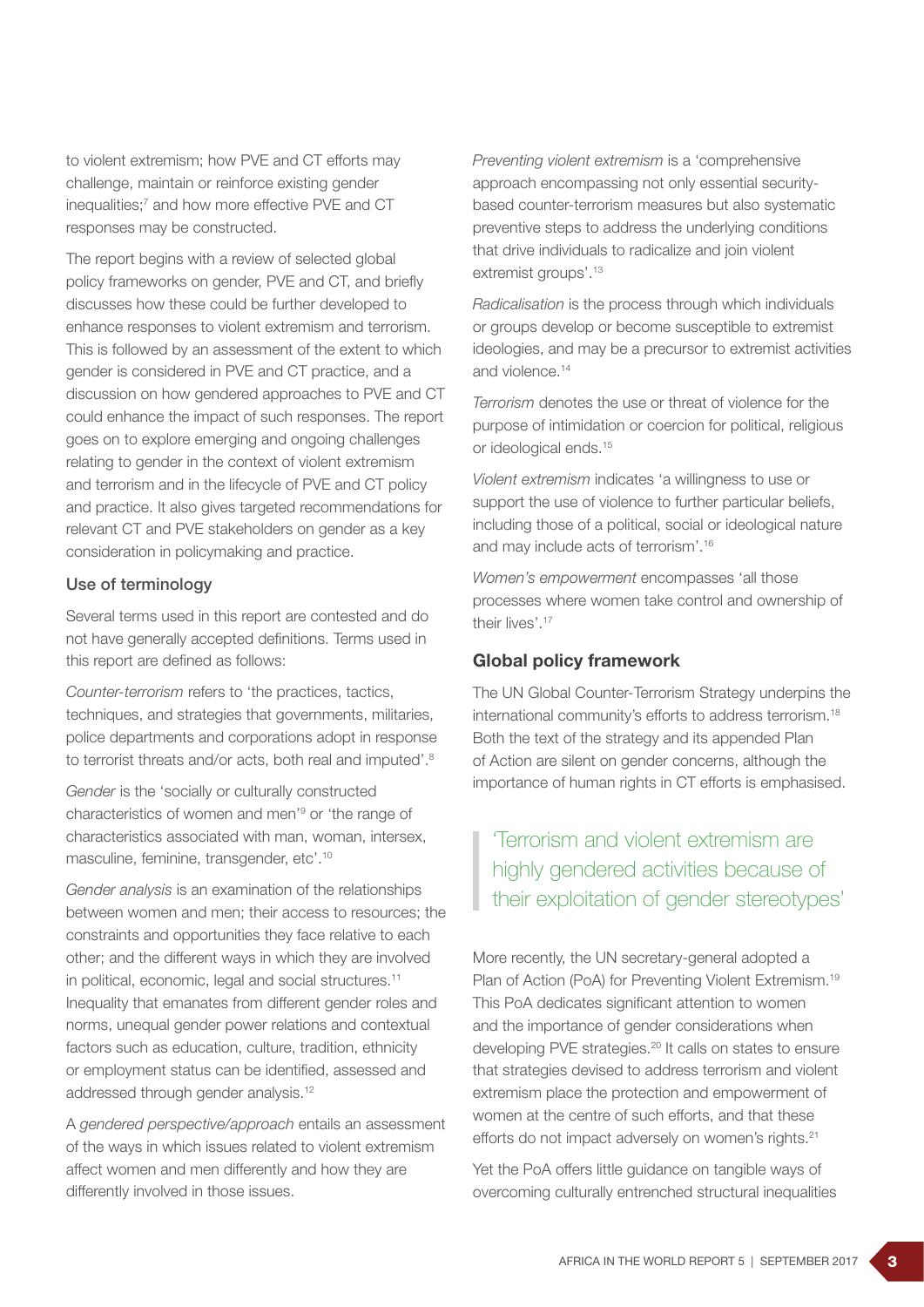that cause gender inequality in the first instance, and which have a bearing on the effectiveness of PVE programmes. Another concern with the PoA is that it fails to identify tools that stakeholders may use to track, monitor or measure the extent to which PVE efforts are gender-mainstreamed or -sensitive.

Other policy responses at the global level do acknowledge the importance of gender as a key element in the success of strategies aimed at eliminating violence more generally. These include UN Security Council resolutions (UNSCRs) such as UNSCR 1325 (2000) $^{22}$  on women, peace and security, and subsequent resolutions. These UNSCRs take note of the threat posed by violent extremism to the democratic gains made through the women, peace and security agenda, due to the significant impact violent extremism – and the responses to it – has on women. One of the most significant of these is UNSCR 2242 (2015),<sup>23</sup> which recognises the differential role and impact of terrorism and violent extremism on the human rights of women. It also emphasises the need for gender-sensitive research to understand the drivers of women's radicalisation in the context of counter-terrorism, as well as for increased consultations with women's organisations affected by violent extremism.24

Policymakers need to focus more on emerging dynamics in relation to gender and violent extremism, such as the increasing victimisation of children, boys and men

Other resolutions relevant to women in the context of terrorism include UNSCR 2178 (2014)<sup>25</sup> and UNSCR 2129 (2013).<sup>26</sup> There are also resolutions on different thematic areas relating to women, peace and security issues that address the experiences of women in conflict-related violence,<sup>27</sup> including on sexual and gender-based violence, such as UNSCRs 1820 (2008)<sup>28</sup> and 1888 (2009).<sup>29</sup>

While significant policy attention has thus been paid to women in the context of the global peace and security agenda, policymakers need to focus more on emerging dynamics in relation to gender and violent extremism, such as the increasing victimisation of children, boys and men.

In terms of policy implementation, practitioners involved in gender, peace and security efforts have noted that the exclusion of women from the formulation and implementation of PVE and CT measures threatens to undercut their democratic gains. As Dharmapuri notes:

[P]romoting gender equality … is part of a larger conversation on women, peace and security that can help CVE policymakers and practitioners avoid the pitfalls of stereotyping or securitizing women's roles … and offers a framework of different strategies for practical application in analysing, designing and assessing CVE efforts.<sup>30</sup>

It has also been noted that these two communities of policymakers and practitioners at times ignore each other and do not seem to integrate, often because of mutual mistrust.<sup>31</sup> On the one side are those involved in rights



THE UN PLAN OF ACTION FOR PREVENTING VIOLENT EXTREMISM DEDICATES SIGNIFICANT ATTENTION TO WOMEN AND THE IMPORTANCE OF GENDER CONSIDERATIONS WHEN DEVELOPING PVE STRATEGIES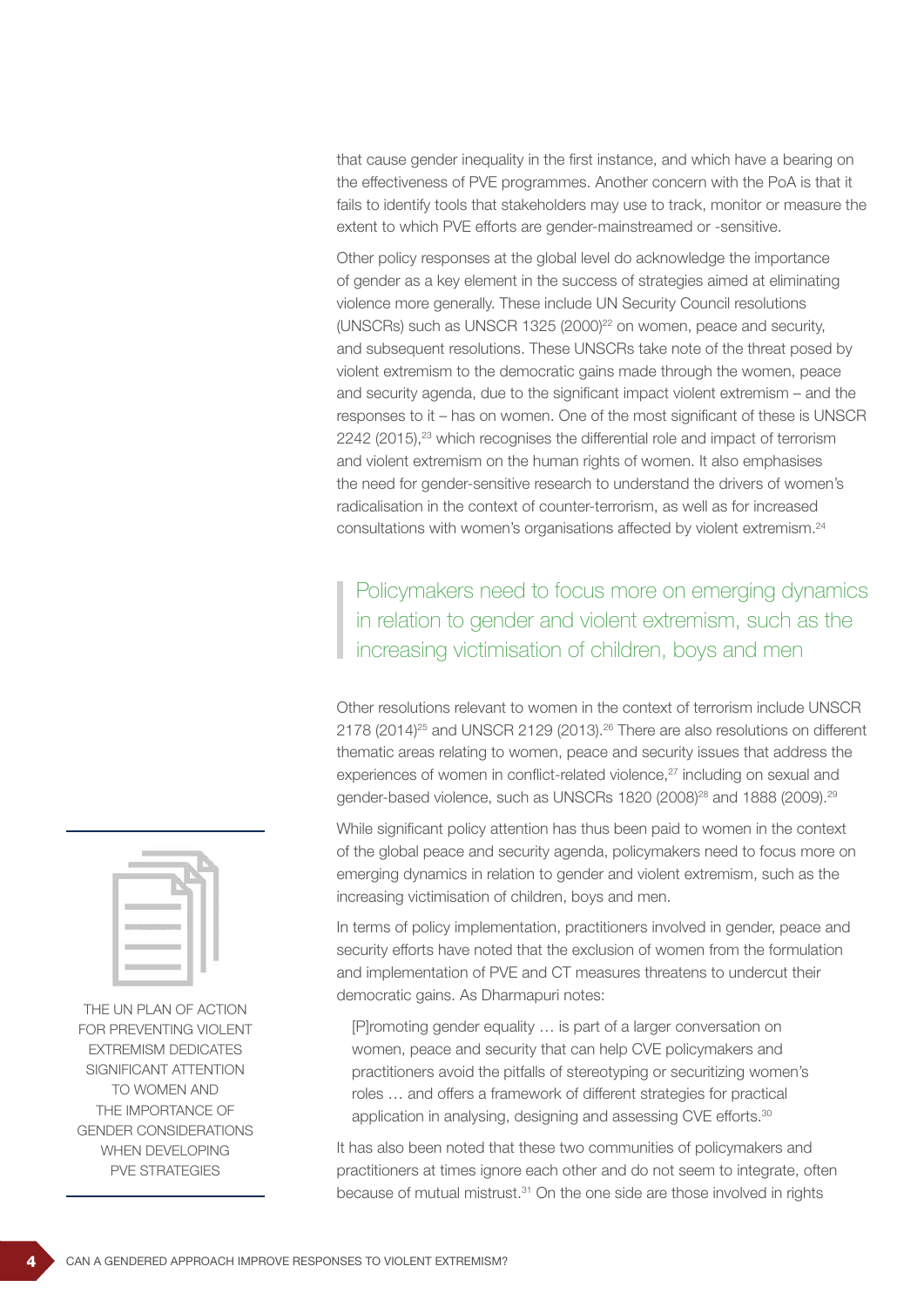advocacy in security matters, primarily from civil society, and, on the other, those security agencies tasked with CT interventions. A key reason for this division is that human rights violations often result from securitised approaches to violent extremism and terrorism.32

CT policies and the impact of their application can be enhanced if policymakers and practitioners engage in targeted and pragmatic conversations about the evolving role of women in peace and security issues. This calls for more respectful relations between governments and civil society rights advocates. It is also of utmost importance that women are included and participate in these conversations. This is because women have multiple roles – as security agents, victims of security operations, citizens with a stake in the results of security operations, and human rights defenders.

# Countries should ensure that PVE is integrated into the design and development of future national action plans

National action plans (NAPs) for the implementation of UNSCR 1325 are effective vehicles for addressing gender inequality, particularly in decisionmaking processes related to peace and security matters.<sup>33</sup> They can therefore provide entry points for engagement with relevant stakeholders in so far as CVE efforts are concerned. NAPs for UNSCR 1325 illustrate the importance of harnessing existing mechanisms in PVE responses and concentrating efforts on carrying out their implementation obligations. As of May 2017, 66 countries had developed NAPs for the implementation of UNSCR 1325.34

Kenya recently adopted a NAP and is one of the countries that acknowledge gender, with a specific focus on the impact of violent extremism on women.<sup>35</sup> Yet its NAP fails to take cognisance of the agency of women in violent extremism. It is also silent on how to address the specific rehabilitative and reintegration needs of women implicated in violent extremism. This is one of the areas that need to be further developed.

Countries should ensure that PVE is integrated into the design and development of future NAPs. However, as with all global policy frameworks, implementation is influenced by a number of factors, including resource constraints, weak institutions, limited skills and inadequate of political will.

The involvement of women in CT policy development and decision-making is critical, and institutions such as the UN and regional intergovernmental institutions can assist governments in facilitating exemplary processes that advance democratic practices such as participation. A good practice at the global level is the involvement of UN Women in the implementation of the UN Global Counterterrorism Strategy, where it serves as a member of the Counter-Terrorism Implementation Task Force.36



NATIONAL ACTION PLANS FOR THE IMPLEMENTATION OF UNSCR 1325 ARE FFFECTIVE VEHICLES FOR ADDRESSING GENDER INEQUALITY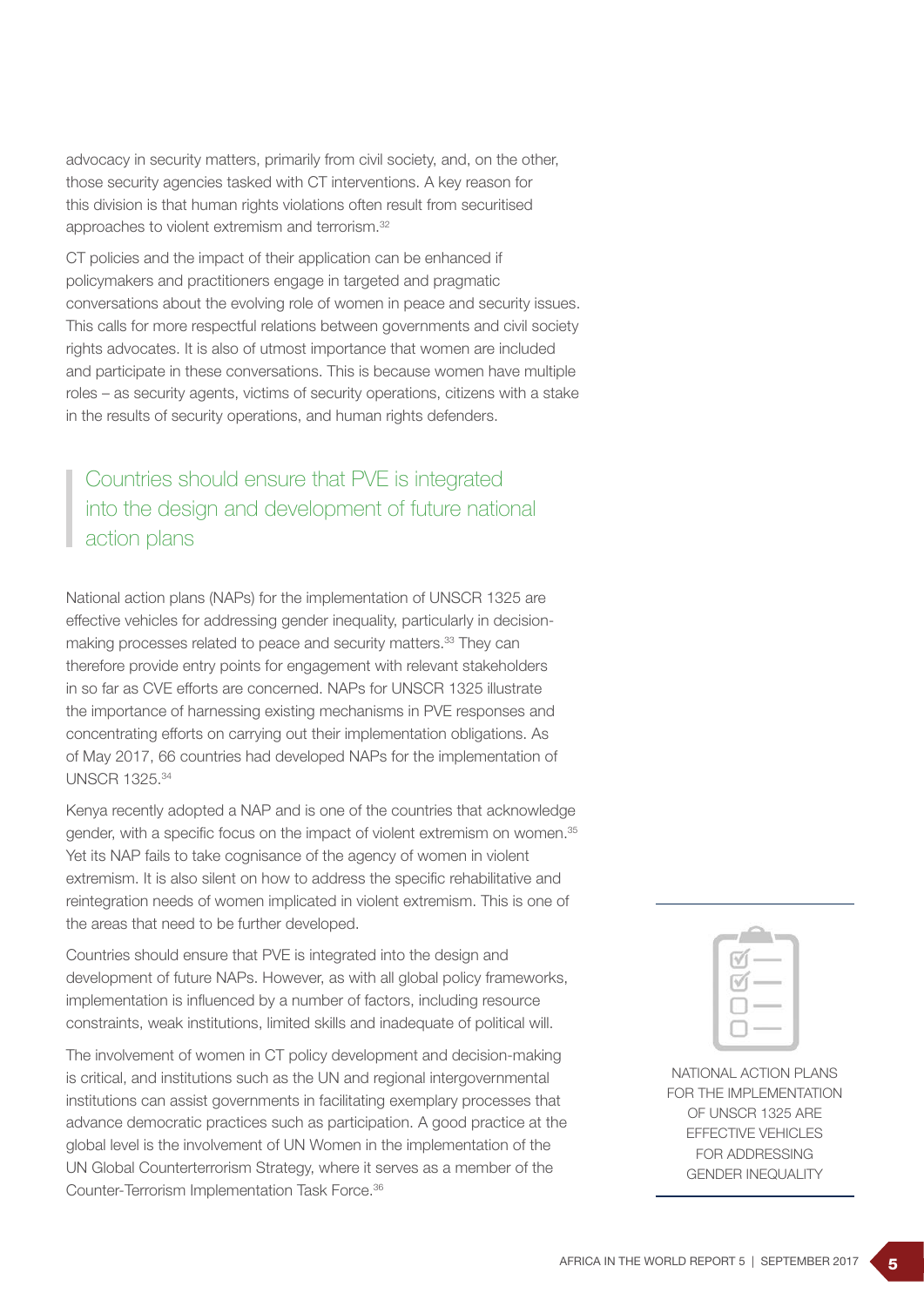## CT practice

Apart from being the victims of terrorism, both women and men have been victims in the context of CT measures. While the Office of the UN High Commissioner for Human Rights (OHCHR) has raised concerns over the violation of human rights, democracy and the rule of law by terrorist organisations,37 it has similarly described the serious impact of CT measures on fundamental human rights.38 The violations committed by security agencies in the course of CT activities have included extrajudicial killings, arbitrary arrests, forced disappearances, torture, and ethnic and religious profiling.<sup>39</sup>

Evidence also shows that states' CT measures have a gendered impact. The report of the UN Special Rapporteur on the promotion and protection of human rights and fundamental freedoms emphasises the cost of overlooking and underreporting on the gendered aspects of CT measures.<sup>40</sup>

## Certain criminal justice responses to terrorism often fail to uphold the human rights of women and men

Scholars and practitioners alike note that national CT efforts rarely take a gendered dimension,<sup>41</sup> noting that gender tends to be ignored in CT strategies.<sup>42</sup> This has been attributed to law enforcement's lack of capacity to deal with gender issues, including practical and operational challenges.<sup>43</sup> A gendered approach could, therefore, enhance the impact of CT efforts by assessing their effects through a gendered lens and addressing the associated human rights violations, also in an appropriately gender-oriented manner.

Amnesty International describes how men, women and children have suffered verbal and physical abuse emanating from discriminatory CT measures by some European states and their security agents.<sup>44</sup> This is contrary to the pursuit of both effective CT measures and the protection of human rights, which ought to be complementary and mutually reinforcing objectives.<sup>45</sup> Many reports show that human rights violations resulting from CT measures can lead to alienation, profiling, isolation and exclusion, among others, and that such grievances are in turn used by terrorist organisations as fodder for propaganda aimed at recruitment.46 For example, al-Shabaab has exploited police brutality during CT operations in Kenya to 'legitimise [its] extremist propaganda narratives'.47 The group has also promised revenge to potential youth recruits, mostly young men, by exploiting the sense of injustice and desire for revenge emanating from such police conduct.<sup>48</sup>

Certain criminal justice responses to terrorism often fail to uphold the human rights of women and men during CT operations. Female and male family members suffer economic, social and other consequences emanating from enforced disappearances and the prolonged detention without trial of male family members.<sup>49</sup> A report by Nassar on the arbitrary arrest and detention



VIOLATIONS COMMITTED BY SECURITY AGENCIES IN THE COURSE OF CT ACTIVITIES HAVE INCLUDED EXTRAJUDICIAL KILLINGS, ARBITRARY ARRESTS, FORCED DISAPPEARANCES, TORTURE, AND ETHNIC AND RELIGIOUS PROFILING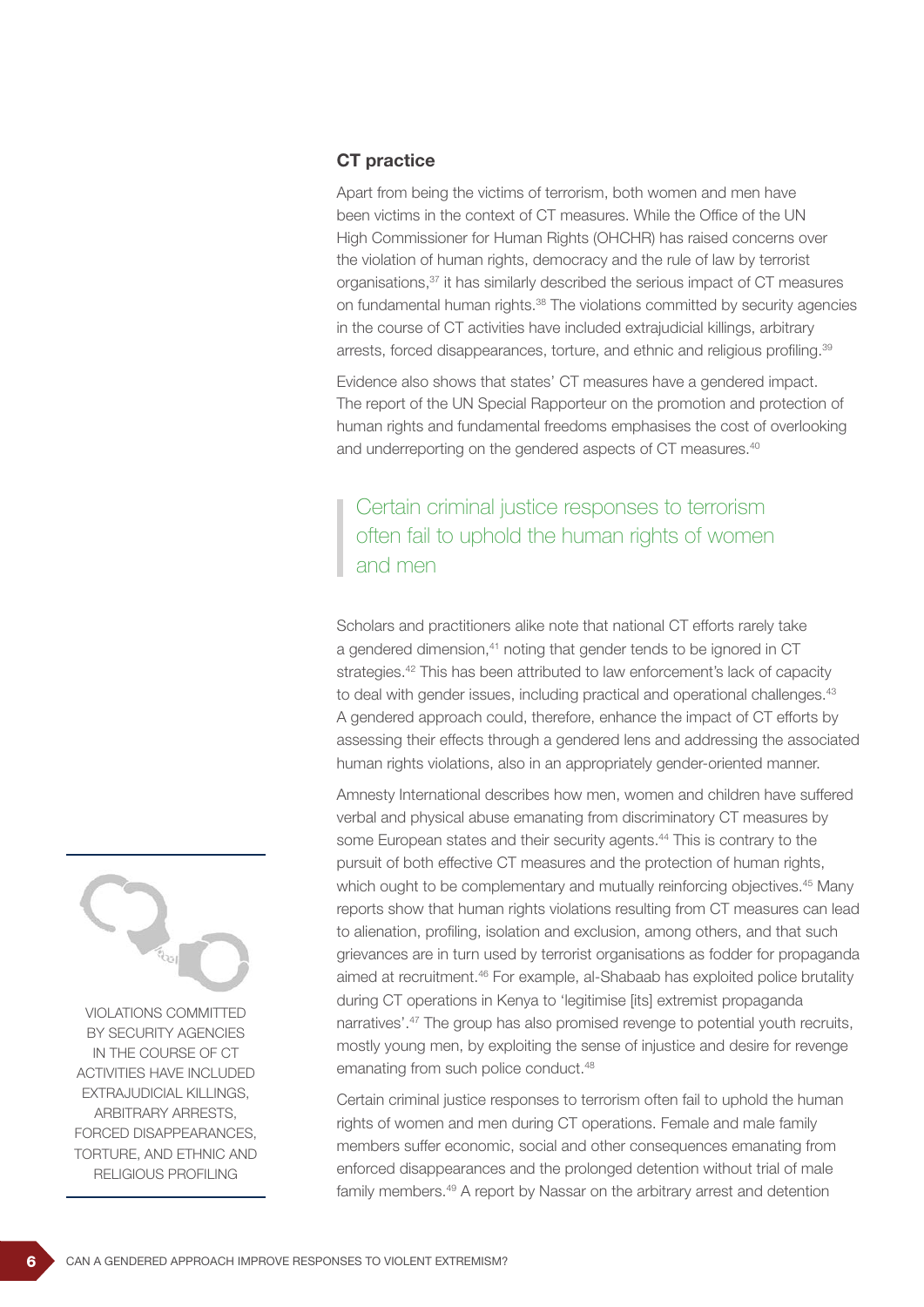of Syrian women highlights the impact of CT measures on them.50 This includes the use of detained women as 'bargaining chips' in hostage exchanges; the extraction of false confessions through torture or threat of torture; degrading body searches and sexual violence; poor prison conditions; and unfair prosecution mechanisms that deprive women of their right to a fair trial.<sup>51</sup>

Reports also show the significant impact of military CT measures on boys and men. For example, Amnesty International reports that between 2013 and 2014, over 1 000 boys and men were killed in extrajudicial killings by the Nigerian military, in contravention of international humanitarian law.<sup>52</sup> The report further notes that since 2011, over 7 000 men and boys have died in military detention in Nigeria, with their deaths often neither recorded nor investigated.53

The unlawful detention and ill treatment of women who are not suspected of terrorist offences, to obtain information about male family members or to force male terrorist suspects to provide confessions or information, is of grave concern.<sup>54</sup> In some cases female and male terrorist suspects also experience forms of interrogation that violate international anti-torture frameworks.

# Gender norms can impede or encourage the voice and agency of women

Reports indicate that gender-based violence, including rape, has been used as a form of torture of detained female terrorist suspects.<sup>55</sup> In Iraq it has also been reported that male Muslim detainees have been subjected to interrogation techniques by the United States (US) and its private contractors that exploit 'perceived notions of male Muslim homophobia', such as forced sexual acts with other male detainees.<sup>56</sup>

The UN notes that because terrorism impacts both men and women, both should be integral to the solutions. It has urged states to take male and female views equally into account when developing CT strategies.<sup>57</sup> Fink et al. have argued that there is a need to increase the representation of women in the security sector as part of CT strategies, noting, for example, that they understand gender sensitivities and achieve information-driven results.<sup>58</sup>

Other scholars, however, caution that 'although a gender-balanced security sector does contribute to a more efficient approach to security, the advancement of women must never be equated with a security agenda'.59 They argue that the inclusion of women should not be sought out in the interests of the state and security actors, but rather that promoting the human rights of women and achieving gender equality are crucial ends in themselves.<sup>60</sup>

It is therefore critical to develop a better understanding of gender dynamics so as to enhance CT responses to these challenges. Equally, this understanding needs to reduce the risk of contributing to the causal dynamics associated with violent extremism. Implementing CT measures that are gender focused and human rights compliant is thus likely to enhance their effectiveness and impact.

## PVE practice

It is important to recognise the different roles men and women play in various communities. Gender norms can impede or encourage the voice and agency of women, and equally relegate men to certain roles, militating against the goal of achieving inclusivity in policy and programmes. An examination of women and men's engagement in PVE programming, and the gendered impacts of these programmes on them, may inform ways to improve PVE efforts. However, the evidence on this issue is currently limited.

As mothers, wives, caregivers, partners and sisters, women are thought to be in a position to be the first to detect and influence extremist thinking and behaviour in their families and communities. They are considered to have a unique position in 'early warning' and 'early response' as they are perceived as 'non-polarising' in families and communities, and as potentially helpful in developing young people's self-esteem and social cohesion.61 In addition to these perceived roles, security policymakers are also interested in their potential as 'assets for fighting extremism'.62

However, it is argued that, in reality, women are often denied the chance to play these roles in many environments at the community level. In most countries, male elders and religious leaders take the lead in key PVE interventions.<sup>63</sup> Furthermore, according to Oudraat,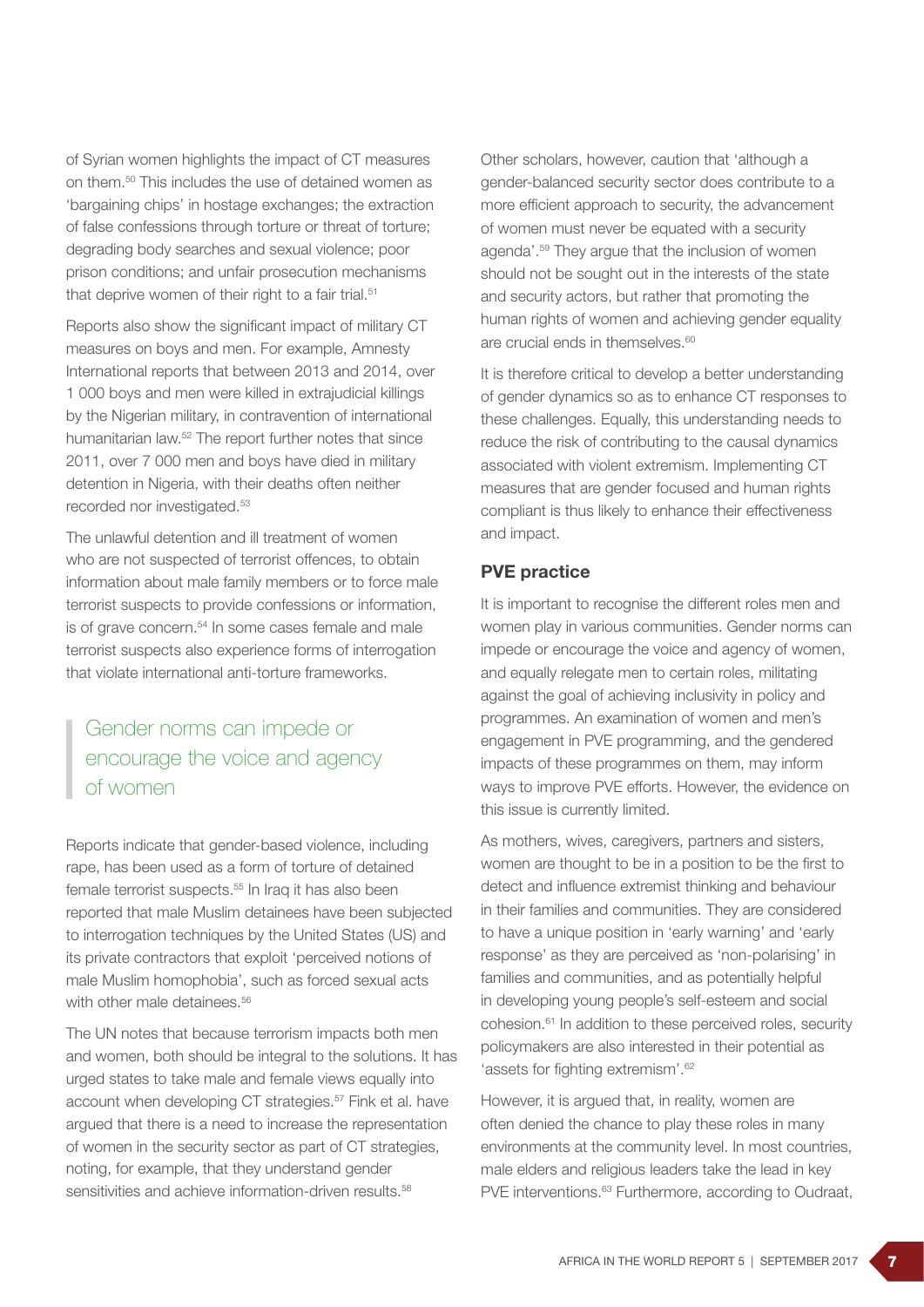the idea that women can be a powerful force in the domestic sphere and are an untapped potential in PVE, especially in Islamic cultures, is a misguided assumption among some Western policymakers, as many women in such communities and countries do not feel they are listened to.64 Oudraat cites the experiences of women leaders from Asia and Africa who participated in two pilot projects that examined women's roles and women's organisations in PVE.<sup>65</sup> The women said they felt that their voices were not heard and that wives and mothers were showed disrespect by their husbands and children.<sup>66</sup> If such women feel disrespected, how can they positively influence their husbands and children?<sup>67</sup> Their possible influential role will remain untapped if this situation remains unchanged.

# PVE programming with a narrow view of women's roles runs the risk of instrumentalising and essentialising women

In working towards ensuring that women play a role in PVE efforts, gender-based programming must be designed in a manner that does not instrumentalise them. Women – and their roles as mothers, wives, etc. – should not be used as tools for reaching the targets of PVE programming, who are often difficult to influence.<sup>68</sup> Women should be included as agents rather than subjects, as underlined by Freeman and Mahmoud, who noted that

women are often consulted as an afterthought in planning for PVE/CVE work and in many other security processes, to the point that if they are involved at all, they are relegated to secondary processes and structures. At all levels and in all policy agendas, women need to be recognised as more than wives and mothers: they are agents and activists.<sup>69</sup>

PVE programming with a narrow view of women's roles runs the risk of instrumentalising and essentialising women if they are not empowered to play a role, consulted, and included in programme design and implementation.

Couture's study found that 'an increase in female empowerment and gender equality has a positive effect on … the success, impact, and sustainability of countering violent extremism programming, as it does similarly in the peacebuilding and conflict prevention realm'.70 This study, of gendered strategies to counter and prevent extremism in Bangladesh and Morocco, measured the success of CVE programmes by relying on relevant 'leading indicators behind proven best practices and their subsets (social, economic, political)'.<sup>71</sup>

In practice, however, while there are some noteworthy women's empowerment networks and organisations that have socio-economic, educational and political programmes aimed at PVE,<sup>72</sup> there is a need for not only more PVE programmes but also ones that take gender into account.



WOMEN SHOULD NOT BE USED AS TOOLS FOR REACHING THE TARGETS OF PVE PROGRAMMING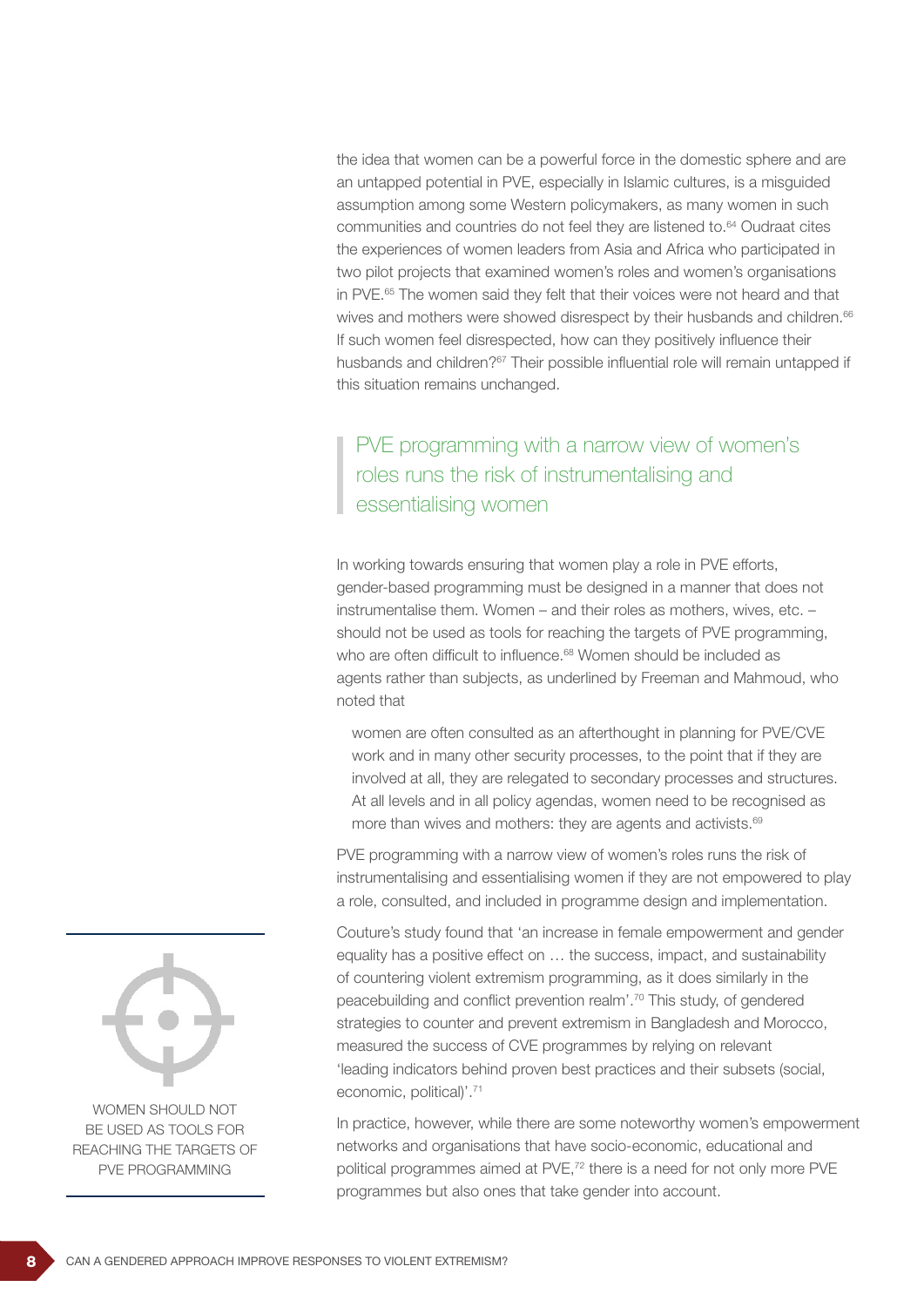Research by Idris and Abdelaziz found that programmes that specifically focused on promoting women's roles in CVE were less common than those that involved women as participants/beneficiaries alongside men.73 One such example is the US Agency for International Development's (USAID) Regional Peace for Development programme, which aimed to address socio-economic, political and cultural drivers of violent extremism by applying a holistic, community-led approach in Burkina Faso, Chad and Niger.<sup>74</sup> PVE programming, whether women-centric or not, should be gender-based. In other words, the different impacts it might have on both women and men, as well as the impact of women and men's involvement on it, should be taken into account.

In this context, a critical question is: what roles can fathers, husbands and other men in the community play in PVE efforts?

A study by Botha on recruitment and radicalisation by al-Shabaab and the Mombasa Republican Council in Kenya showed that, among individuals associated with these groups, father figures played the most significant role in their lives, which had a direct impact on the level of their interest in politics and, consequently, their political socialisation process.75

To bridge the gender divide, the role and leadership of women in PVE need to be enhanced alongside efforts to promote men's involvement in achieving this goal

This study also found that where both parents were present, rules were made by the father in 100% of the cases in al-Shabaab families.76 Where the father was not present in the household, the mother made the rules in only a few cases compared to a male relative.77 In such contexts, where men have an overwhelmingly influential role in the decision-making of their children, their potential roles should be leveraged.

If men have a pre-existing dominance in peace and security issues, including at the community level, there should be expanded focus on designing human rights-based programming that raises their awareness of gender norms that impede women's empowerment. In other words, it is necessary to design gender-based PVE programming that includes men as key partners in women's empowerment.

As argued by Oudraat, men are gendered beings, but many analyses fail to recognise them as such.78 Research on the gendered perspective of global security challenges weighs heavily on their impact on, and protection of, women's rights. In this case, while much-needed attention is increasingly being paid to women's involvement in PVE, CT and peacebuilding efforts, it is equally important to balance the focus on both sides of the gender equation.79 To bridge the gender divide, the role and leadership of women in PVE need to be enhanced alongside efforts to promote men's involvement in achieving this goal.



IT IS NECESSARY TO DESIGN GENDER-BASED PVE PROGRAMMING THAT INCLUDES MEN AS KEY PARTNERS IN WOMEN'S EMPOWERMENT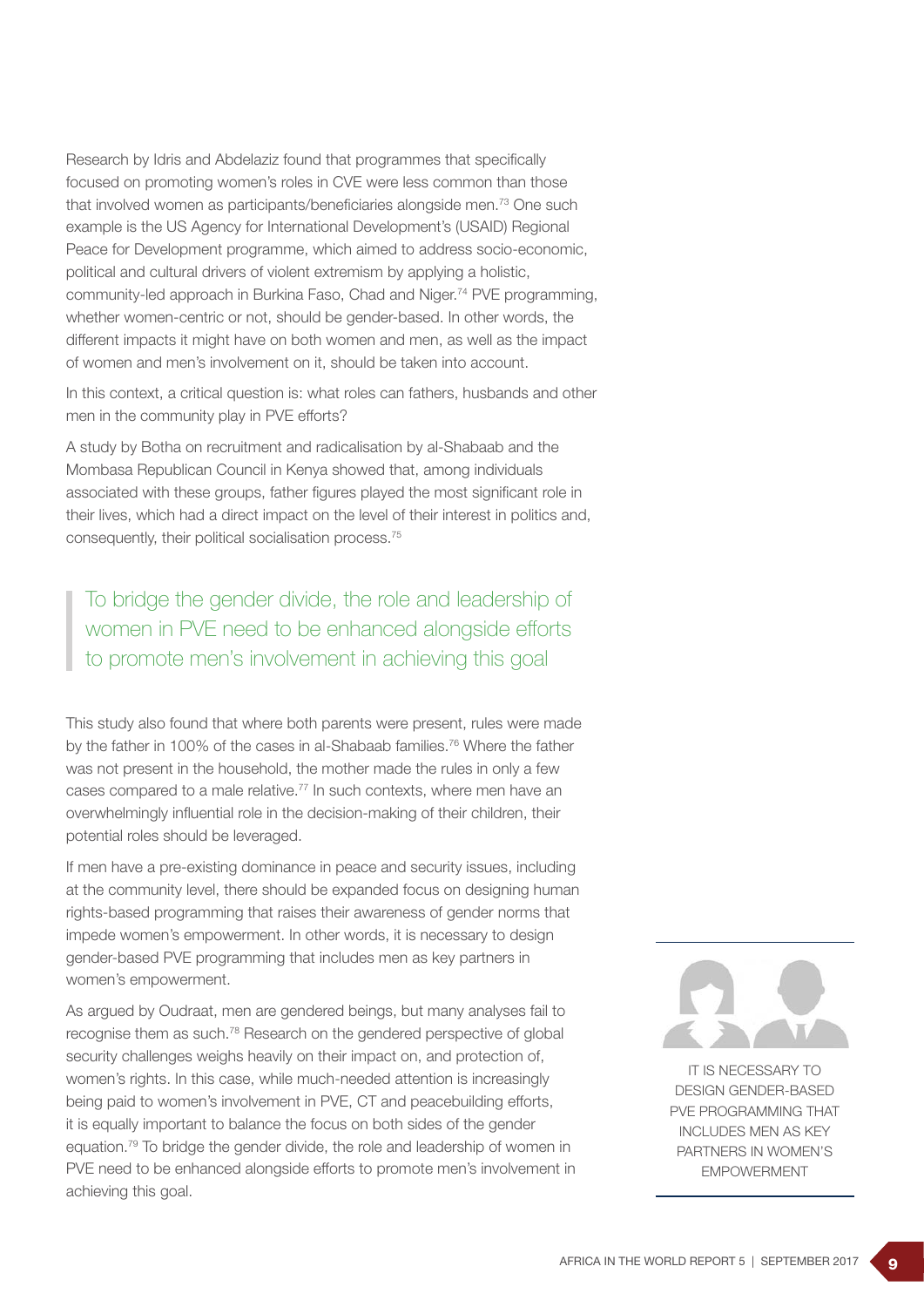These examples – demonstrating the role of both mothers and fathers in families and communities – highlight the increasing need to focus on parenting as part of preventative programming. This focus should be based on nuanced, targeted, realistic and context-driven responses that acknowledge and create space for both genders as equal actors in PVE responses.

In South-East Asia, for example, parents have been identified as key actors in counter-narrative efforts.<sup>80</sup> In Indonesian and Malaysian contexts, it is a common view that, before one can engage in jihad or seek martyrdom, the blessing and consent of one's parents, particularly mothers, is necessary.<sup>81</sup> This demonstrates the influence that parents have on their children's decision-making, and current counter-narrative strategies are thus tailored to this context.82

The Indonesian and Malaysian experiences differ from those in Kenya where, as previously discussed, fathers and male relatives play the more prominent role in families. Appreciating such local nuances is therefore key to the development of appropriate, context-driven and gender-based responses.

The value of integrating a gendered approach into PVE programming is two-fold: first, it enhances the role that women and men play, and, second, it ensures that programming is tailored to their needs based on ongoing consultations. This will, in turn, determine how women and men, as mothers and fathers, can effectively and collectively contribute to PVE interventions. Consequently, the democratic ideals of gender equality, inclusivity and respect for human rights can strengthen responses to violent extremism.

#### Emerging and ongoing challenges

A gender analysis of violent extremism and terrorism is needed to enhance the impact of PVE and CT responses, first, by developing an understanding of the gendered nature and dynamics of these phenomena, and second, by providing the evidence needed to anchor and inform the design, formulation and implementation of gender-sensitive and human rights-compliant responses. Such an analysis needs to continually address the emerging and ongoing challenges in this field to ensure that responses remain contextspecific and relevant.

It is becoming increasingly evident that extremists actively exploit gender dynamics in their recruitment methods and in the roles assigned to both genders in such organisations. Dharmapuri argues that terrorism and violent extremism are highly gendered activities because of their exploitation of rigid stereotypes of femininity and masculinity.<sup>83</sup>

While some similarities exist, there are also some important gender differences in the dynamics associated with joining extremist organisations. In the Middle East and North Africa region, for example, the lure of violence seems to motivate male recruits more than female recruits, who find motivation in adventure and a perceived romanticism around engagement in violent extremist groups.<sup>84</sup> For many young women in this region, gender



THE THREAT OF VIOLENT EXTREMIST ATTACKS IS INCREASINGLY BEING OBSERVED IN COUNTRIES THAT HAVE HIGH GENDER EQUALITY INDICATORS, SUCH AS BRITAIN, FRANCE, GERMANY AND THE US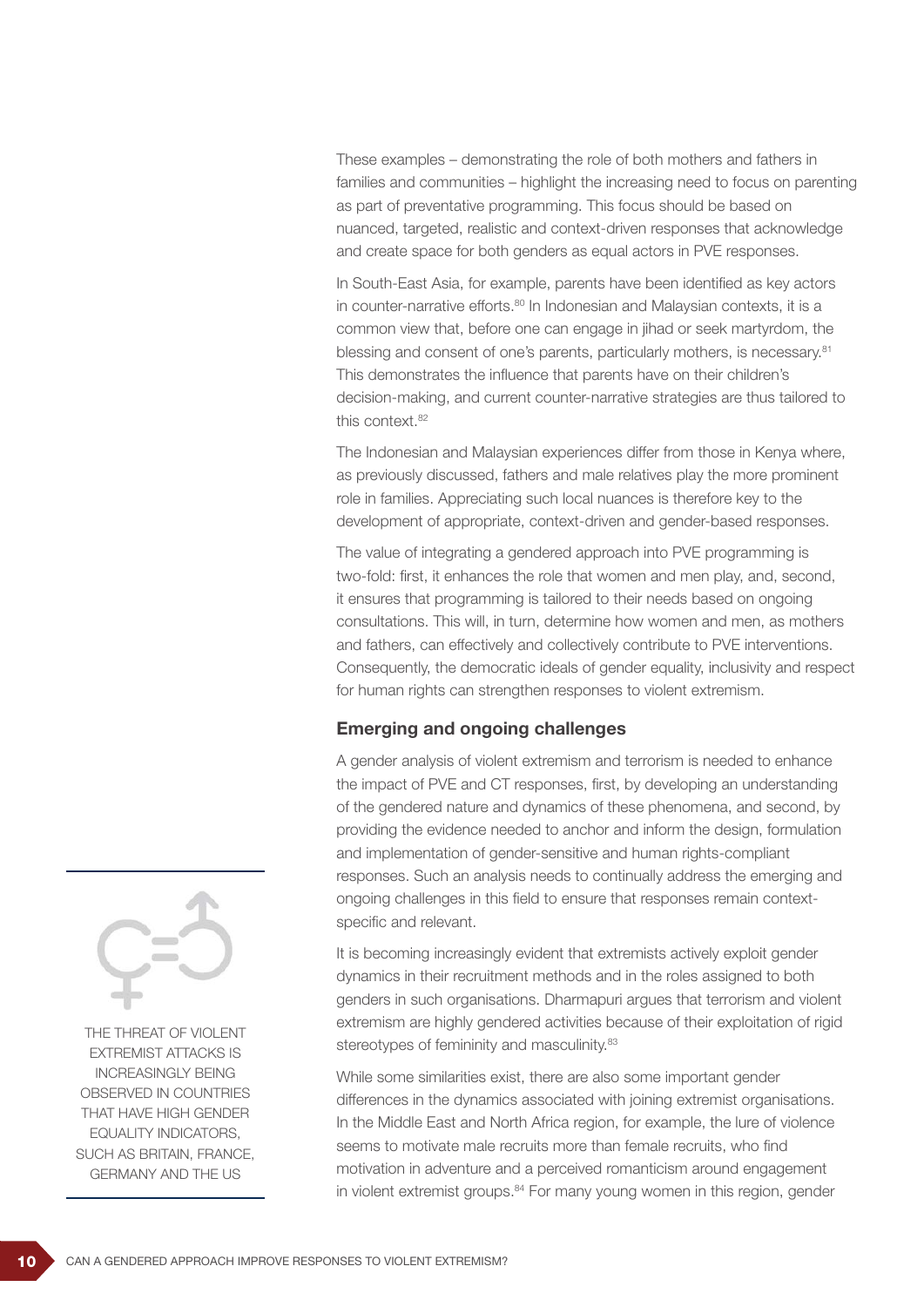subordination or exclusion has also been found to be a motivating factor in joining these organisations.<sup>85</sup>

Various factors influence the roles different genders play and occupy in extremist groups. Gender stereotypes of women as peaceful or non-threatening have been exploited by terror groups, for instance in the perpetration of suicide terrorist attacks in crowded places, because women are perceived as more likely to slip past security checks undetected.86 Women's agency can also be seen in the various roles they play as sympathisers with violent extremism; for instance, some women actively choose to become jihadi brides. In the case of Boko Haram, women gather intelligence, assist in recruitment, promote radical ideologies and indoctrinate abductees and converts.<sup>87</sup>

# Gender stereotypes of women as peaceful or non-threatening have been exploited by terror groups

Research into the forms and extent of sexual violence against women in the context of violent extremism has begun to emerge, showing how violent extremists use sexual violence as a deliberate warfare tactic. Terrorist groups exploit the subordinate status of women to their advantage by coercing them into the roles of sex slaves or into marrying jihadists.<sup>88</sup> However, the victimisation of boys and men in this context has been largely overlooked. Ngari notes that men and boys are 'wars' silent sufferers' and argues that they are as much at risk from sexual violence as women and girls.<sup>89</sup> He also notes that such violence is employed not only as a war tactic to 'humiliate, dominate and instil fear'90 but also increasingly as a tactic of terrorism.91

Sexual violence against men and boys in the course of CT operations has also been overlooked. For example, the US policy of instructing American soldiers and marines to ignore the sexual abuse of boys by their Afghan allies – which occurs through the local practise of bacha bazi or 'boy play' – has come under increased scrutiny due to the rampant sexual abuse of these children, particularly by armed militia commanders in military bases.92 Cases of sexual violence against men and boys in Syrian detention centres have also been widely documented and denounced by the UN.<sup>93</sup>

Understanding such dynamics in terrorism and CT through further research could reveal 'the complex patterns involving power, peer driven affiliation and gender inequalities',<sup>94</sup> and the influence of gender norms and rigidities in this regard.<sup>95</sup> This in turn could translate into better-informed CT responses that respond equally to the needs of female and male victims.

In addition, the threat of violent extremist attacks is increasingly also being observed in countries that have high gender equality indicators, such as Britain, France, Germany and the US. Although it is not clear to what extent gender dynamics such as inequality are at play in driving this violent extremism (particularly by women), owing to limited empirical data, it is important to explore such emerging dynamics. In France, for example, cases of female terrorists have been reported,<sup>96</sup> and in Britain the problem of radicalised 'jihadi brides' is an emerging trend.97 Furthermore, perceptions of alienation, marginalisation and identity problems among young men and women from Muslim minority communities in Britain and Belgium, for example, have been identified as drivers of radicalisation. More research is needed to understand these emerging trends in advanced democracies.

# Sexual violence against men and boys in the course of counter-terrorism operations has been overlooked

The dynamics discussed above are of concern for democracies already struggling to deal with inequalities arising from structural, religious or cultural factors. Democracies working towards strengthening the right to equality in the context of PVE and CT must consider gender differences in order to prevent extremist organisations from exploiting women and men's vulnerabilities. Addressing the challenge of violent extremism also means adapting PVE and CT efforts to the complex and changing milieu in which violent extremism and terrorism manifest, as well as their modus operandi, to ensure the gains already made in democratic contexts are not undermined.

In such contexts, it is crucial to address democratic deficits in women's political participation and social empowerment. There are several avenues to empower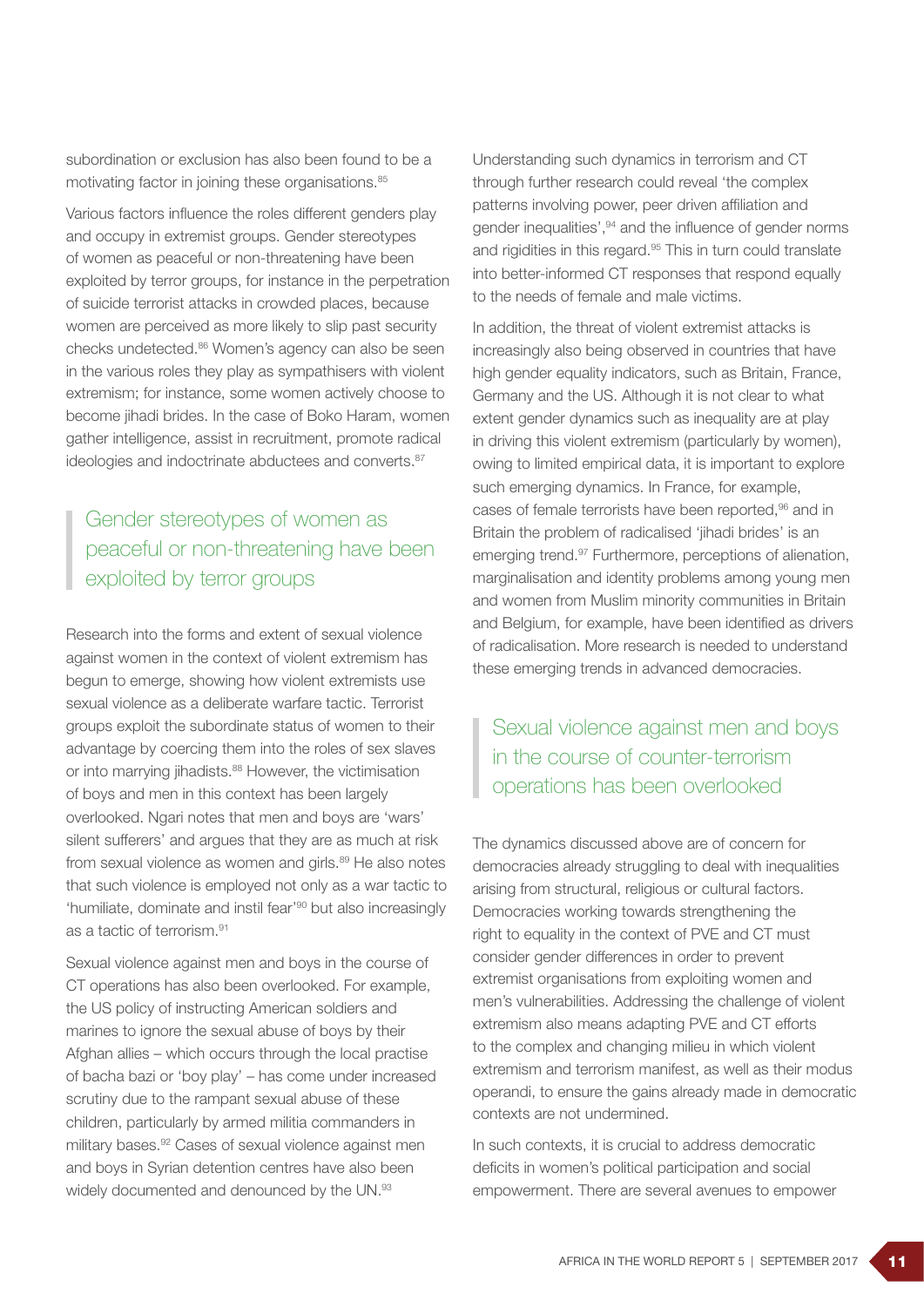women, including expanding the options available to them and their abilities to take advantage of these. This may reduce their support for violent extremism in cases where gender subordination has been identified as a major recruitment driver.98 PVE strategies that are designed to ensure women's inclusion and participation also become crucial in addressing the factors that motivate them to search for inclusion and relevance in extremist groups.

Despite provisions in global frameworks and policies, the reality is that some PVE efforts have failed to take a gendered approach – this at best weakens policy or programming and at worst does actual harm.<sup>99</sup> PVE interventions that fail to incorporate a gendered perspective risk bolstering regressive and stereotypical gender norms, which can cripple the quality of such interventions. The differential threats to and opportunities for women and men's security can be identified when gender considerations and perspectives are used when determining the implications of any planned CVE intervention.<sup>100</sup>

PVE interventions that fail to incorporate a gendered perspective risk bolstering regressive and stereotypical gender norms

A key indicator of PVE responses should thus be the extent to which gender considerations and gender equality have been factored into the design and implementation of policy and programming. Gender equality must be treated as an explicit objective of democracy building, and not as an 'add-on'.101 Context and local dynamics are key to building effective PVE programming and, as practitioners note, further research is needed to better understand the relationship between structural gender inequalities and violent extremism in different contexts, as well as the influence of gender norms and rigidities.<sup>102</sup>

In developing and implementing global frameworks the risks associated with essentialising and instrumentalising the role of women in PVE and CT are also key concerns. Essentialising women's roles risks overlooking their agency in violent extremism by paying more attention to the roles they can play in prevention efforts. Women's voices and rights should not be securitised or be seen as tools for addressing the problem of male radicalisation and for countering and preventing violent extremism.103

It has been noted that when women's advocacy becomes closely connected to a country's CT agenda, there is an increased risk of reprisal against women's rights defenders and women's rights issues.104 Securitisation, in the form of broad-based CT measures that seek to explicitly involve women, can have the effect of further alienating women and increasing their insecurity, rather than empowering them.105 Balancing inclusion, protection and other gender equality rights with human rights-compliant CT responses thus becomes crucial.

Another ongoing challenge is the need to measure the gendered impacts of PVE and CT activities. While methods to integrate CVE-specific and CVE-



BALANCING INCLUSION, PROTECTION AND OTHER GENDER EQUALITY RIGHTS WITH HUMAN RIGHTS-COMPLIANT CT RESPONSES IS CRUCIAL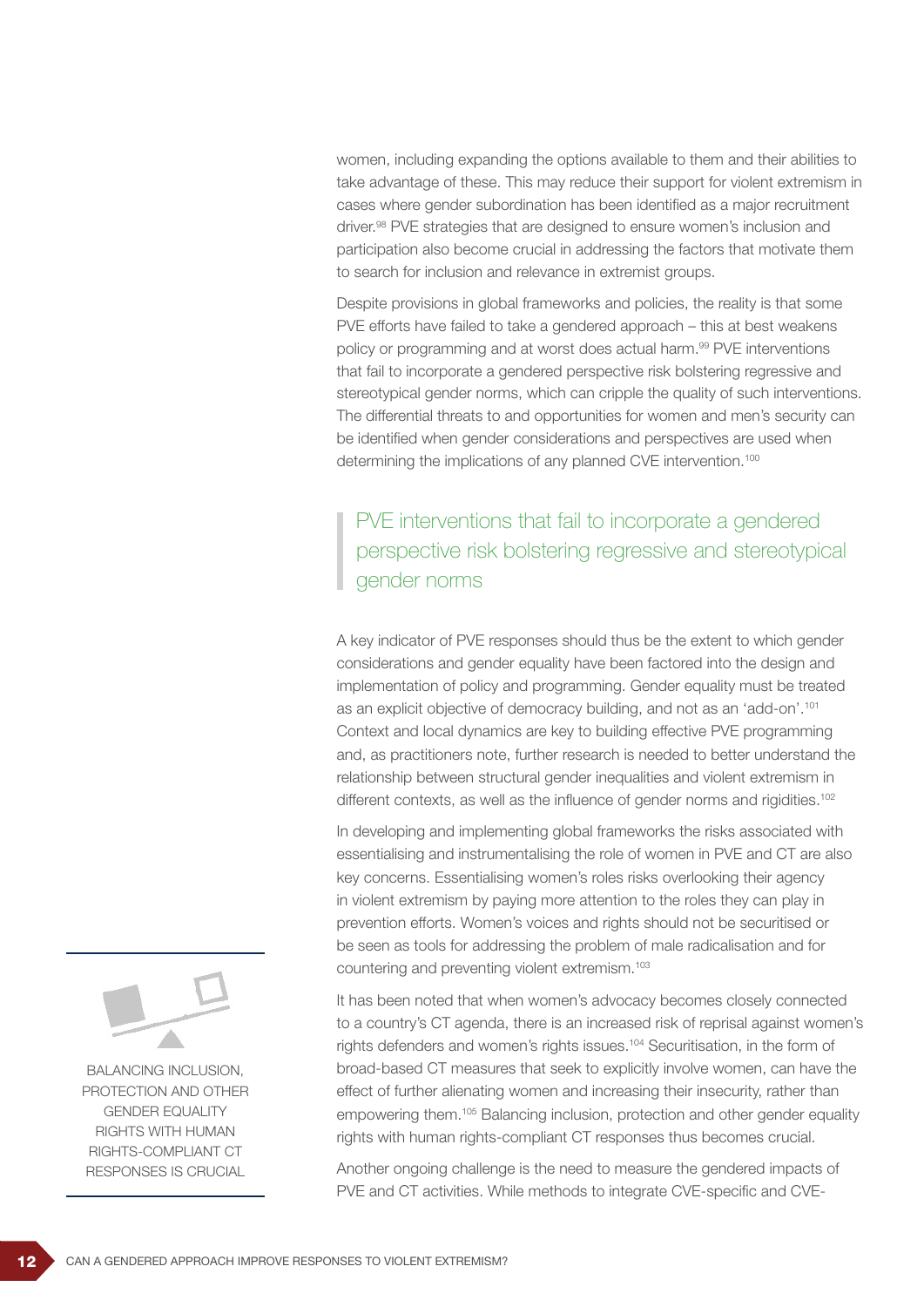relevant measures remain a challenge,<sup>106</sup> gender-specific and genderrelevant measures in the context of PVE and CT are also open to further development. In determining whether existing PVE programming is gendered, practitioners have noted the complexities in evaluating such programming, especially the manner in which evaluations should be conducted.<sup>107</sup>

Apart from the matter of gender, there are also conceptual challenges to evaluating PVE programming, such as the lack of clear, generally accepted definitions in policies and strategies, which consequently leads to inconsistent application.108 A further challenge is the elaborate processes necessary for programme design (including research). There are also operational challenges, such as the shortage of expertise specifically in PVE programmes evaluations.109

The impact of a gendered approach to PVE and CT policy and practice thus becomes more difficult to assess without evaluations. Some explanations have been offered for the limited documentation of PVE programme evaluations in the area of women's empowerment. These include the shortage of such programmes due to the infancy of women-centric P/ CVE programming; the continued progression of non-gender specific PVE programming; reluctance to publicise such evaluations;<sup>110</sup> and the complexities of conducting such evaluations.

# To help ensure that programming protects and enhances women's equality, gendered impacts must be monitored throughout the lifecycle of an intervention

Satterthwaite found that CVE programming can be 'implicitly gendered but overtly gender-blind'.<sup>111</sup> In assessing USAID's programming to counter violent extremism, she found that the agency had an outdated perspective on gender by assuming that analysis of gendered impacts is not required for CVE programming aimed at men.<sup>112</sup> The same can be said about other programming aimed at women – it should not be assumed that gendered impacts need not be evaluated. It is crucial to design and employ indicators that can measure not only the impacts of programming on violent extremism but also the gendered, rights-based impacts.<sup>113</sup>

To help ensure that programming protects and enhances women's equality, gendered impacts must be monitored throughout the lifecycle of an intervention, and the different impacts of such programming on women and men must be determined.114 Bearing in mind the complexities of challenges such as the additional capacity needed for evaluating gendered impacts, the funding of specialists with a gender and monitoring and evaluation focus must be prioritised in project proposals. In addition, funding should also be ring-fenced for the entire process of including gender in PVE and CT programming, as well as for monitoring and evaluation processes.



FUNDING SHOULD ALSO BE RING-FENCED FOR THE ENTIRE PROCESS OF INCLUDING GENDER IN PVE AND CT PROGRAMMING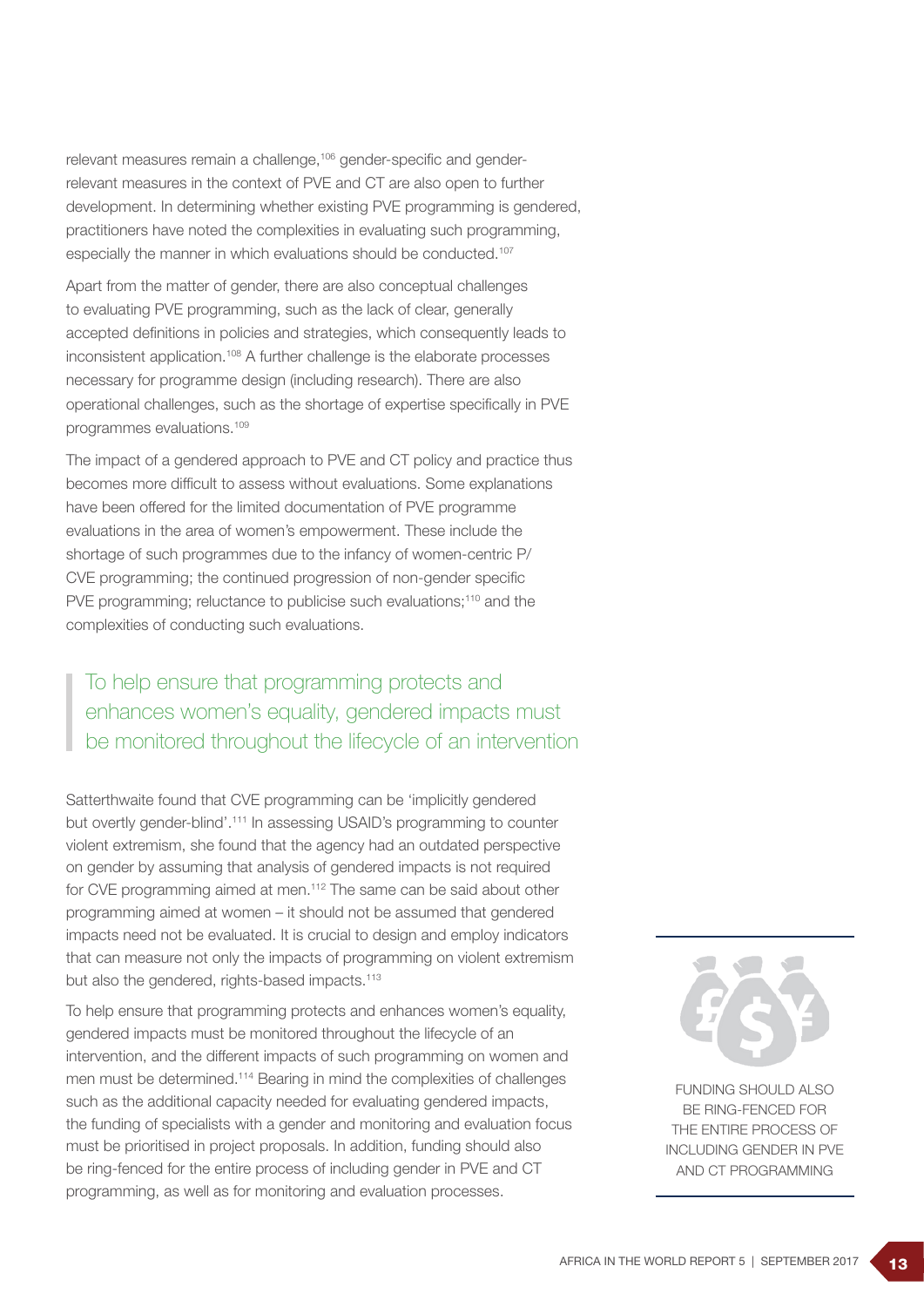Importantly, it is difficult to gauge the impact of gendered approaches to PVE and CT without empirical data. Therefore, donors should consider funding empirical research as a key component of PVE and CT responses. Potential areas for further research could include the impact of PVE and CT policies and programming on women and men; how women's inclusion affect policy debates, formulation and programme design and their subsequent implementation; the topics of women as preventers of terrorism<sup>115</sup> and their unique position to prevent radicalisation; and changes in attitudes and behaviours that should be integrated with gender-specific metrics.<sup>116</sup>

#### **Conclusion**

This report has shown how a gender analysis of violent extremism and terrorism can contribute to a better understanding of these phenomena. It has also highlighted existing global policy frameworks, noting that while there have been significant strides in the development of gender-responsive policies, gaps still remain with implementation, including in ensuring that gender is clearly mainstreamed. Policy frameworks need to be further developed and be more responsive to emerging challenges such as the increasing victimisation of men and boys. The integration of a gender analysis into PVE and CT practice is crucial to the effectiveness of such responses. It is thus evident that it is critical to have an evidence base that is targeted, context-driven and gender-sensitive. PVE and CT responses must also be compliant with gender equality and human rights frameworks.

Gender equality and female empowerment remain key democratic ideals, and their promotion has a positive effect on the success and sustainability of PVE efforts

Analyses of gender relations in the context of democracy and violent extremism could provide greater insight into those who are likely to directly or indirectly benefit – or not – from PVE and CT programming, and into how PVE and CT programming may challenge or maintain existing gender inequalities. Emerging and ongoing challenges have affected the development of the gender, violent extremism and terrorism debate, policy and practice, demonstrating the need to direct more programmes at raising men's awareness of gender in PVE and CT efforts. Finally, gender equality and female empowerment remain key democratic ideals, and their promotion has a positive effect on the impact, success and sustainability of PVE efforts.

#### Recommendations

## Research institutions should conduct further research into gender, violent extremism and terrorism

Research should address how gender constructs of femininity and masculinity and structural inequalities drive radicalisation and violent extremism. There is



THE INTEGRATION OF A GENDER ANALYSIS INTO PVE AND CT PRACTICE IS CRUCIAL TO THE EFFECTIVENESS OF SUCH RESPONSES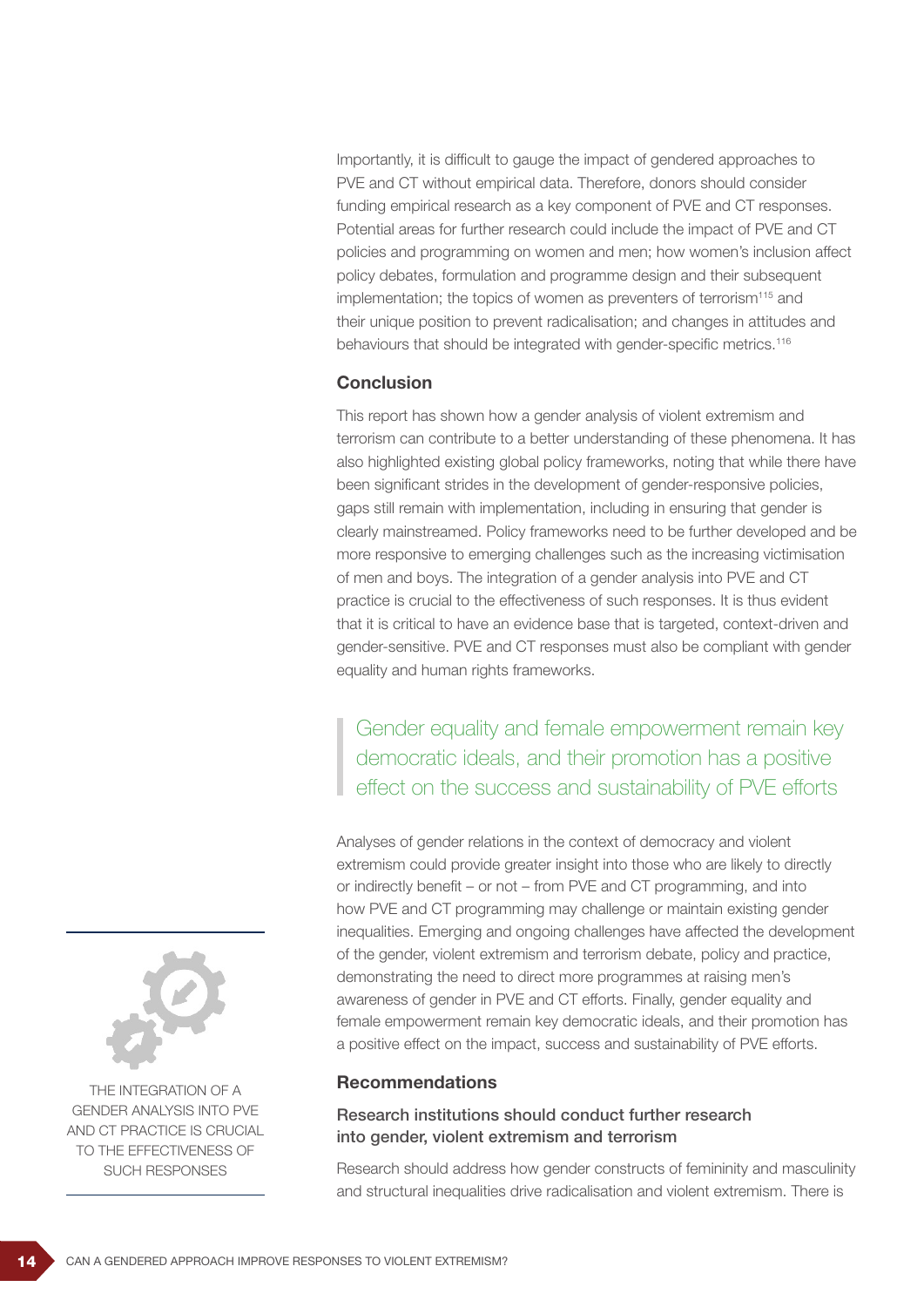a need for research that examines how such constructs contribute to the effectiveness or otherwise of PVE and CT efforts. Moreover, how women and men are differently involved in, have an impact on, and are impacted by PVE programming should also be further investigated.

# Both mothers and fathers have a role to play in PVE in their families and communities

## Governments should develop PVE and CT frameworks through a gender analysis

In addressing the security, development and human rights challenges posed by violent extremism, governments should integrate gender as a key component in PVE and CT policy frameworks and develop indicators that effectively monitor progress of their implementation. More UN member states should ensure that they develop plans of action for the implementation of UNSCR 1325 on women, peace and security, and that these address women's agency in violent extremism, as well as in PVE and CT efforts, in line with relevant UN resolutions such as UNSCR 2242 (2015).

## Reporting on and documentation of the gendered impact of CT operations should be strengthened

Current human rights reports of violations during CT operations are often generalised and not necessarily gendered. Human rights defenders and advocacy groups should strive to ensure that their reporting on CT operations captures these differential impacts on the rights of women and men, boys and girls.

## States need to fulfil their obligations under international human rights law, including those related to the treatment of individuals accused of terrorism related offences

The chronic accusations against security agencies of unlawful detention, extrajudicial killings, torture and forced disappearances are emblematic of impunity and a lack of political will among many states. It is therefore essential that oversight mechanisms on human rights at the national level and accountability mechanisms at the international level be reinforced. This could be done through reporting, documentation, transparency and cooperation with relevant stakeholders.

#### Governments and women's empowerment organisations should enhance women's preventative roles

Women are not just victims of and participants in violent extremism, they are also active in PVE and CT efforts, especially at the local and community levels. Their inclusion, especially in formal and informal preventative policy and programmatic processes, in both the formulation and implementation of PVE and CT efforts, will reinforce democratic gains made in the gender, peace and security agenda. To this end, governments are encouraged to integrate and enhance women's engagement in decision-making and leadership in PVE and CT.

## Governments and civil society organisations should conduct community consultations to ensure gender inclusivity

PVE programming must appeal to both women and men, and their roles in PVE should be coordinated. Community consultations, particularly identifying the needs of women and men, should be an integral part of the development and implementation of PVE strategies and programmes. This will promote and enhance women and men's trust in and support of PVE responses.

## Practitioners should place greater emphasis on parenting in PVE

Family-focused PVE activities should increasingly engage with fathers and their work, rather than instrumentalising women. Both mothers and fathers have a role to play in PVE in their families and communities.

## Donors are encouraged to invest in both empirical research and evaluation

Donors should consider funding empirical research as a key component of PVE and CT responses. They should also fund specialists with a gender and monitoring and evaluation focus to conduct programme-specific research for the purpose of building evidence on the impact of gendered approaches on PVE and CT policy and practice. Documenting and sharing good practices and lessons learned among states and civil society organisations is key in guiding further action and avoiding pitfalls in ongoing responses.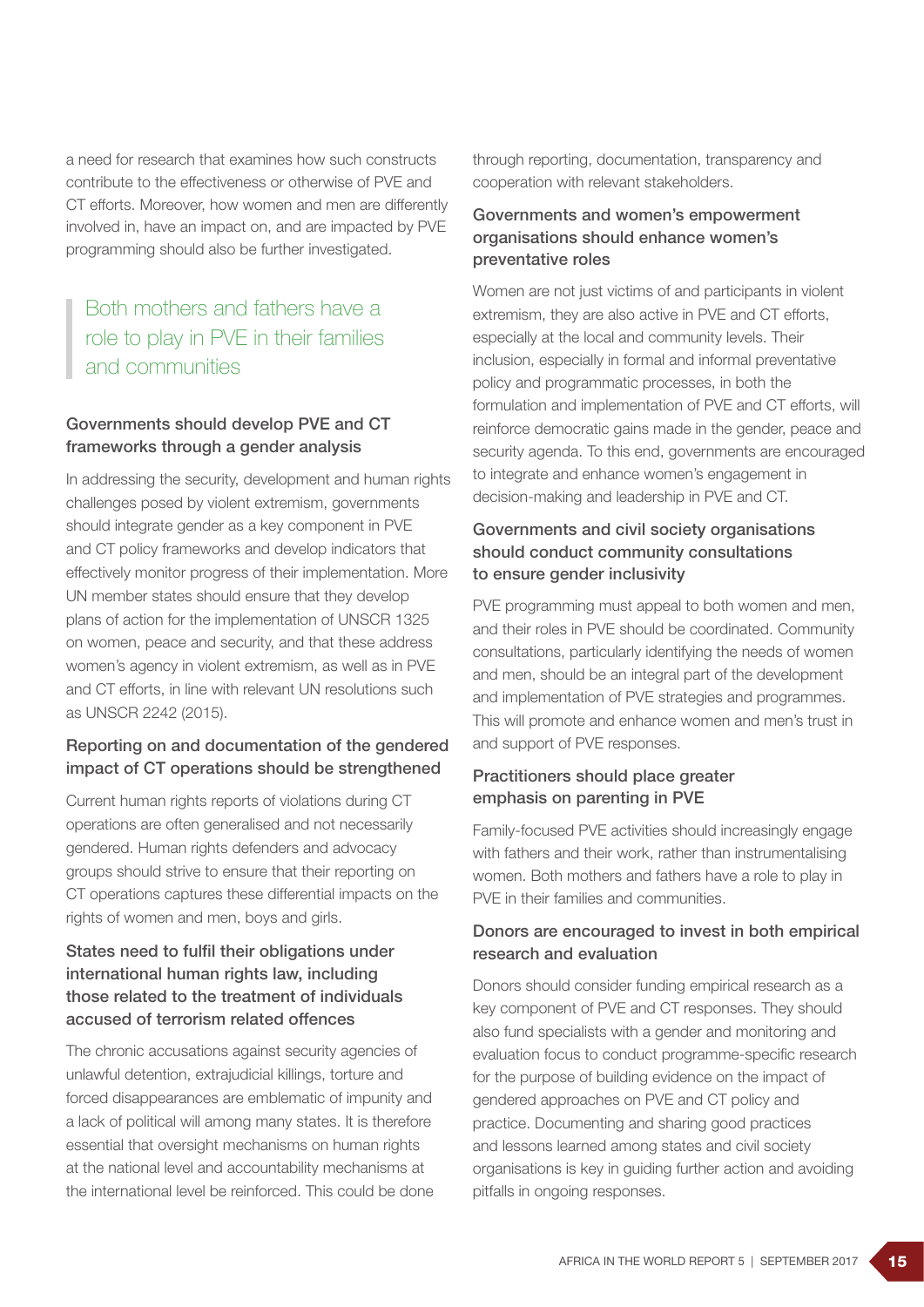#### **Notes**

The authors would like to thank Romi Sigsworth, Consultant at the Institute for Security Studies, and Prof Cheryl Hendricks, University of Johannesburg, for

their review of this report.

- 1 See selected publications by researchers at Peace Research Institute Oslo (PRIO), Gender, peace and conflict, http://file.prio.no/publication\_files/ Prio/PRIO%20Publications%20-%20Gender%2C%20Peace%20and%20 Conflict.pdf
- 2 S Dharmapuri, UN Security Council Resolution 1325 and countering violent extremism: using a gender perspective to enhance operational effectiveness, in NC Fink, S Zeiger and R Bhulai (eds), *A man's world? Exploring the roles of women in terrorism and violent extremism*, Hedayah and Global Center on Cooperative Security, 2016, http://wiisglobal.org/ wp-content/uploads/2016/07/AMansWorld\_FULL.pdf
- 3 Organization for Security and Co-operation in Europe (OSCE), Women and terrorist radicalisation: final report, February 2013, www.osce.org/ secretariat/99919?download=true
- 4 United Nations (UN), Universal Declaration of Human Rights, www.un.org/ en/universal-declaration-human-rights/
- 5 UN Women, Convention on the Elimination of All Forms of Discrimination Against Women, www.un.o,rg/womenwatch/daw/cedaw/text/econvention. htm
- 6 Community of Democracies, Warsaw Declaration, www.communitydemocracies.org/values/warsaw-declaration/
- 7 UN Women and Peace Operations Training Institute (POTI), Implementation of the UN Security Council resolutions on the women, peace, and security agenda in Latin America and the Caribbean, 2011, http://cdn. peaceopstraining.org/course\_promos/wps\_lac/wps\_lac\_english.pdf
- 8 B Kolodkin, What is counterterrorism?, ThoughtCo., 20 May 2017, www. thoughtco.com/what-is-counterterrorism-3310298
- 9 World Health Organization (WHO), Gender, equity and human rights: gender, www.who.int/gender-equity-rights/understanding/genderdefinition/en/
- 10 Reaching Critical Will, Gender and disarmament, www.reachingcriticalwill. org/resources/fact-sheets/critical-issues/4741-gender-and-disarmament
- 11 Government of Canada, Gender analysis, http://international.gc.ca/ world-monde/funding-financement/gender\_analysis-analyse\_comparative. aspx?lang=eng&\_ga=2.73264982.470822469.1503066733- 796878901.1503066733
- 12 WHO, Gender, equity and human rights: gender, www.who.int/genderequity-rights/understanding/gender-definition/en/
- 13 UN Counterterrorism Implementation Task Force (CTIF), Plan of action to prevent violent extremism, www.un.org/counterterrorism/ctitf/plan-actionprevent-violent-extremism
- 14 R Borum, Radicalization into violent extremism I: a review of social science theories, *Journal of Strategic Security*, 4:4, Winter 2011, http:// scholarcommons.usf.edu/cgi/viewcontent.cgi?article=1139&context=jss
- 15 C Peoples and N Vaughan-Williams, *Critical security studies: an introduction*, 2nd ed., London: Routledge, 2015, 141.
- 16 JL Striegher, Violent-extremism: an examination of a definitional dilemma, Edith Cowan University, 2015, http://ro.ecu.edu.au/cgi/viewcontent. cgi?article=1046&context=asi
- 17 N Strandberg, Conceptualising empowerment as a transformative strategy for poverty eradication and the Implications for measuring progress, UN Division for the Advancement of Women (DAW), Expert group meeting on empowerment of women throughout the life cycle as a transformative

strategy for poverty eradication, New Delhi, 26–29 November 2001, www. un.org/womenwatch/daw/csw/empower/documents/Strandberg-EP6.pdf

- 18 UN Counter-Terrorism Implementation Task Force, UN global counterterrorism strategy, www.un.org/counterterrorism/ctitf/en/un-globalcounter-terrorism-strategy
- 19 UN General Assembly, Plan of action to prevent violent extremism: report of the secretary-general (A/70/674), 24 December 2015, www.un.org/en/ ga/search/view\_doc.asp?symbol=A/70/674
- 20 Ibid.
- 21 Ibid.
- 22 UN Security Council, Resolution 1325 (2000), S/RES/1325 (2000), www. securitycouncilreport.org/atf/cf/%7B65BFCF9B-6D27-4E9C-8CD3- CF6E4FF96FF9%7D/WPS%20SRES1325%20.pdf
- 23 UN Security Council, Resolution 2242 (2015), S/RES/2242 (2015), www. un.org/en/sc/documents/resolutions/2013.shtml
- 24 Ibid.
- 25 UN Security Council, Resolution 2178 (2014), S/RES/2178 (2014), www. un.org/en/ga/search/view\_doc.asp?symbol=S/RES/2178%20(2014). The resolution encourages UN member states to develop strategies to counter violent extremism narratives that can incite terrorist acts and address the conditions conducive to the spread of violent extremism, which can be conducive to terrorism, including empowering women.
- 26 UN Security Council, Resolution 2129 (2013), /RES/2129 (2013), www. un.org/en/sc/documents/resolutions/2013.shtml. The resolution calls for increased 'attention to women, peace and security issues in all relevant thematic areas of work' on its agenda, including threats to international peace and security caused by terrorist acts.
- 27 Ibid. These include resolutions 1889 (2010), 1960 (2011), 2106 (2013) and 2122 (2013).
- 28 UN Security Council, Resolution 1820 (2008), S/RES/1820 (2008), www. securitycouncilreport.org/atf/cf/%7B65BFCF9B-6D27-4E9C-8CD3- CF6E4FF96FF9%7D/CAC%20S%20RES%201820.pdf
- 29 See UN Security Council, Security Council resolutions, www.un.org/en/sc/ documents/resolutions/
- 30 S Dharmapuri, UN Security Council Resolution 1325 and countering violent extremism: using a gender perspective to enhance operational effectiveness, in NC Fink, S Zeiger and R Bhulai (eds), *A man's world? Exploring the roles of women in terrorism and violent extremism*, Hedayah and Global Center on Cooperative Security, 2016, 40, http://wiisglobal.org/ wp-content/uploads/2016/07/AMansWorld\_FULL.pdf
- 31 Women in International Security (WIIS), Countering terrorism and violent extremism: women, terrorism and violent extremism, http://wiisglobal.org/ countering-terrorism-and-violent-extremism/
- 32 Ibid.
- 33 See PeaceWomen, Member states: national action plans for the implementation of UNSCR 1325 on women, peace and security, www. peacewomen.org/member-states
- 34 Ibid.
- 35 PeaceWomen, Kenya National Action Plan for the implementation of United Nations Security Council Resolution 1325 and related resolutions, 2016–2018, http://peacewomen.org/sites/default/files/Kenya%20NAPwith-cover-final.pdf
- 36 UN Counter-Terrorism Implementation Task Force, Entities, https://www. un.org/counterterrorism/ctitf/en/structure
- 37 Ibid
- 38 Ibid.
- 39 See Human Rights Watch, Terrorism / counterterrorism, www.hrw.org/ topic/terrorism-counterterrorism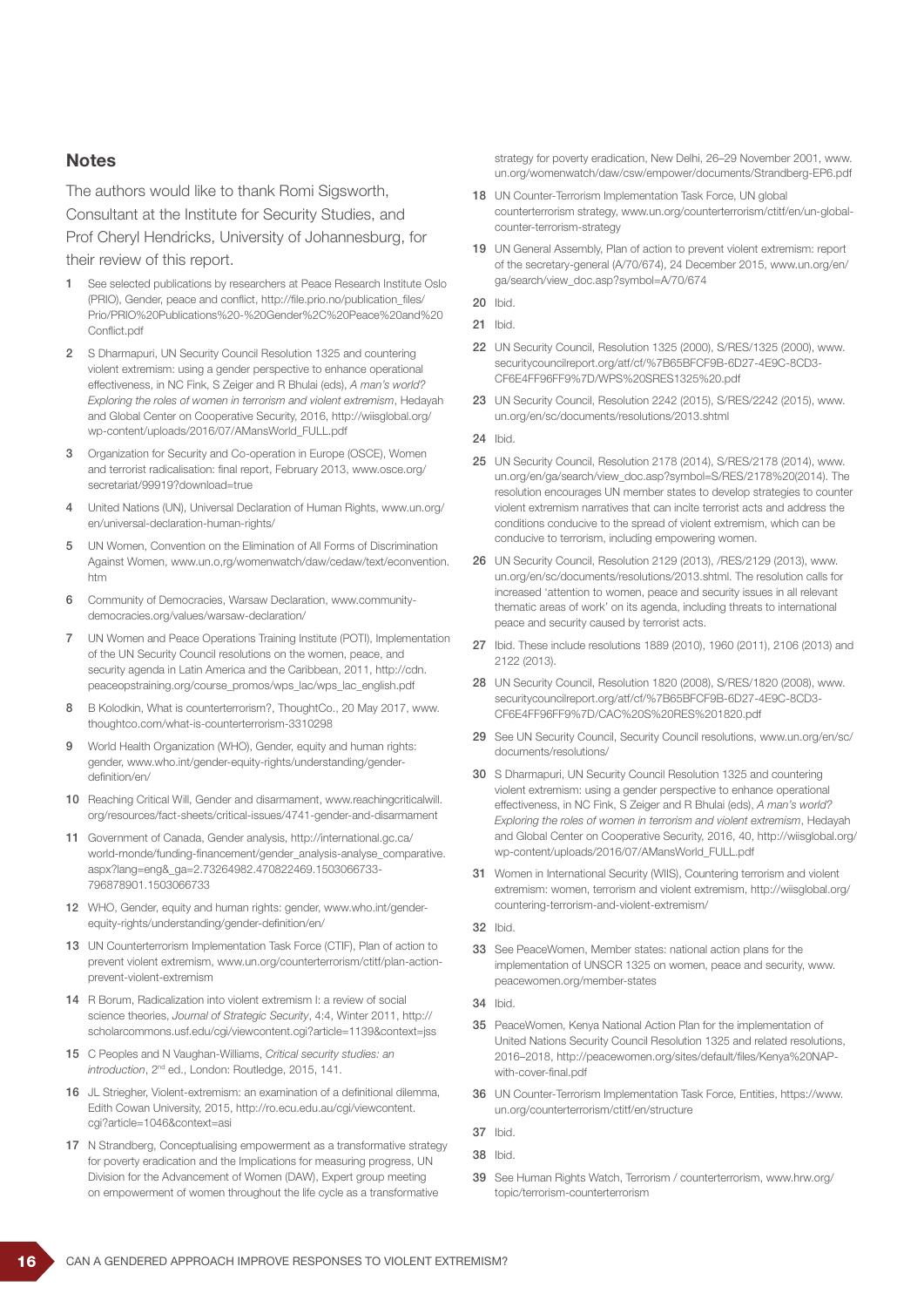- 40 UN General Assembly, Protection of human rights and fundamental freedoms while countering terrorism, A/64/211, 3 August 2009, https:// documents-dds-ny.un.org/doc/UNDOC/GEN/N09/437/55/PDF/ N0943755.pdf?OpenElement
- 41 NC Fink, R Barakat and L Shetret, The roles of women in terrorism, conflict and violent extremism: lessons for the United Nations and international actors, Center on Global Counterterrorism Cooperation (CGCC), Policy Brief, April 2013, www.globalcenter.org/wp-content/uploads/2013/04/ NCF\_RB\_LS\_policybrief\_1320.pdf
- 42 ML Sutten, The rising importance of women in terrorism and the need to reform counterterrorism strategy, School of Advanced Military Studies, United States Army Command and General Staff College, Fort Leavenworth, Kansas, 2009.
- 43 NC Fink, R Barakat and L Shetret, The roles of women in terrorism, conflict and violent extremism: lessons for the United Nations and international actors, CGCC, Policy Brief, April 2013, www.globalcenter.org/wp-content/ uploads/2013/04/NCF\_RB\_LS\_policybrief\_1320.pdf
- 44 Amnesty International, Dangerously disproportionate: the ever expanding security state in Europe, 17 January 2017, www.amnesty.org/en/ documents/eur01/5342/2017/en/
- 45 OSCE, Women and terrorist radicalisation, Final Report, February 2013, www.osce.org/secretariat/99919?download=true
- 46 Ibid.
- 47 C Villa-Vincencio, S Buchanan-Clarke and A Humphrey, Community perceptions of violent extremism in Kenya, Institute for Justice and Reconciliation (IJR), Occasional Paper 21, 2016, http://ijr.org.za/home/wpcontent/uploads/2012/07/IJR-Violent-Extremism-in-Kenya-final-web-.pdf
- 48 Ibid. See also A Botha, Radicalisation in Kenya: recruitment to al-Shabaab and the Mombasa Republican Council, Institute for Security Studies (ISS), Paper 266, 4 September 2014, https://issafrica.s3.amazonaws.com/site/ uploads/Paper266.pdf
- 49 UN General Assembly, Protection of human rights and fundamental freedoms while countering terrorism, A/64/211, 3 August 2009, https:// documents-dds-ny.un.org/doc/UNDOC/GEN/N09/437/55/PDF/ N0943755.pdf?OpenElement
- 50 S Nassar, Detention of women in Syria: a weapon of war and terror, Euro-Mediterranean Human Rights Network, May 2015, http://euromedrights. org/wp-content/uploads/2015/06/EMHRN\_Womenindetention\_EN.pdf
- 51 Ibid.
- 52 Amnesty International, Stars on their shoulders. Blood on their hands. War crimes committed by the Nigerian military, 2015, www.amnestyusa. org/files/report.compressed.pdf. See also C Hogan, In Nigeria, campaign against Boko Haram militants brings fears of military excesses, *The Washington Post*, 7 August 2014, https://www.washingtonpost.com/ world/national-security/in-nigeria-campaign-against-boko-haram-militantsbrings-fears-of-military-excesses/2014/08/07/2308b700-1db0-11e4 ae54-0cfe1f974f8a\_story.html?utm\_term=.18e62179096b
- 53 Ibid.
- 54 UN General Assembly, Protection of human rights and fundamental freedoms while countering terrorism, A/64/211, 3 August 2009, https:// documents-dds-ny.un.org/doc/UNDOC/GEN/N09/437/55/PDF/ N0943755.pdf?OpenElement
- 55 Ibid.
- 56 Ibid.
- 57 UN Security Council Counter-Terrorism Committee, Terrorism has a 'very real and direct impact' on human rights, High Commissioner Navi Pillay tells committee, 24 October 2013, www.un.org/en/sc/ctc/news/2013-10- 31\_UNHCHR\_CTC\_Briefing.html
- 58 NC Fink, R Barakat and L Shetret. The roles of women in terrorism, conflict and violent extremism: lessons for the United Nations and international

actors, CGCC, Policy Brief, April 2013, www.globalcenter.org/wp-content/ uploads/2013/04/NCF\_RB\_LS\_policybrief\_1320.pdf

- 59 OSCE, Recommendations and findings: gender mainstreaming in operational responses to VERLT, 22–23 November 2016, Vienna, 2, www. osce.org/secretariat/305056?download=true
- 60 Ibid.
- 61 UN Development Programme (UNDP), Preventing violent extremism through promoting inclusive development, tolerance and respect for diversity, 14 July 2016, 18, www.undp.org/content/undp/en/home/ librarypage/democratic-governance/preventing-violent-extremism-throughpromoting-inclusive-develop.html; I Idris and A Abdelaziz, Women and countering violent extremism, Governance and Social Development Resource Centre (GSDRC), 4 May 2017, www.gsdrc.org/wp-content/ uploads/2017/05/HDR\_1408.pdf; G Holmer, Building resilience to violent extremism, in *Charting a new course: women preventing violent extremism: thought for action kit*, Washington, DC: Endowment of the United States Institute of Peace, 2015, www.women-without-borders.org/files/ downloads/Women-Preventing-Violent-Extremism-Charting-New-Course. pdf
- 62 S Giscard d'Estaing, Engaging women in countering violent extremism: avoiding instrumentalisation and furthering agency, *Gender & Development*, 25:1, 2017, 106; UN Security Council, Plan of action to prevent violent extremism, Report of the Secretary-General (A/70/674), www.un.org/en/ ga/search/view\_doc.asp?symbol=A/70/674
- 63 UNDP, Preventing violent extremism through promoting inclusive development, tolerance and respect for diversity, 14 July 2016, www. undp.org/content/undp/en/home/librarypage/democratic-governance/ preventing-violent-extremism-through-promoting-inclusive-develop.html
- 64 C de J Oudraat, Preventing and countering violent extremism: the role of women and women's organisation, in NC Fink, S Zeiger and R Bhulai (eds), *A man's world? Exploring the roles of women in terrorism and violent extremism*, Hedayah and Global Center on Cooperative Security, 2016, http://wiisglobal.org/wp-content/uploads/2016/07/AMansWorld\_FULL.pdf
- 65 Ibid.
- 66 Ibid.
- 67 Ibid.
- 68 These targets include individuals and groups. S Giscard d'Estaing, Engaging women in countering violent extremism: avoiding instrumentalisation and furthering agency, *Gender & Development*, 25:1, 2017.
- 69 Ibid., 110.
- 70 KL Couture, A gendered approach to countering violent extremism: lessons learned from women in peacebuilding and conflict prevention applied successfully in Bangladesh and Morocco, Center for 21st Century Security and Intelligence, Policy Paper, 30 July 2014, 3, www.brookings. edu/wp-content/uploads/2016/06/Women-CVE-Formatted-72914- Couture-FINAL2.pdf
- 71 Ibid.
- 72 I Idris and A Abdelaziz, Women and countering violent extremism, GSDRC, 4 May 2017, www.gsdrc.org/wp-content/uploads/2017/05/HDR\_1408.pdf
- 73 Ibid.
- 74 US Agency for International Development (USAID), Peace through Development II (PDEV II), 6 August 2014, www.usaid.gov/west-africaregional/fact-sheets/peace-through-development-ii-pdev-ii
- 75 A Botha, Radicalisation in Kenya: recruitment to al-Shabaab and the Mombasa Republican Council, ISS, Paper 266, 4 September 2014, https://issafrica.s3.amazonaws.com/site/uploads/Paper266.pdf
- 76 Ibid.
- 77 Ibid.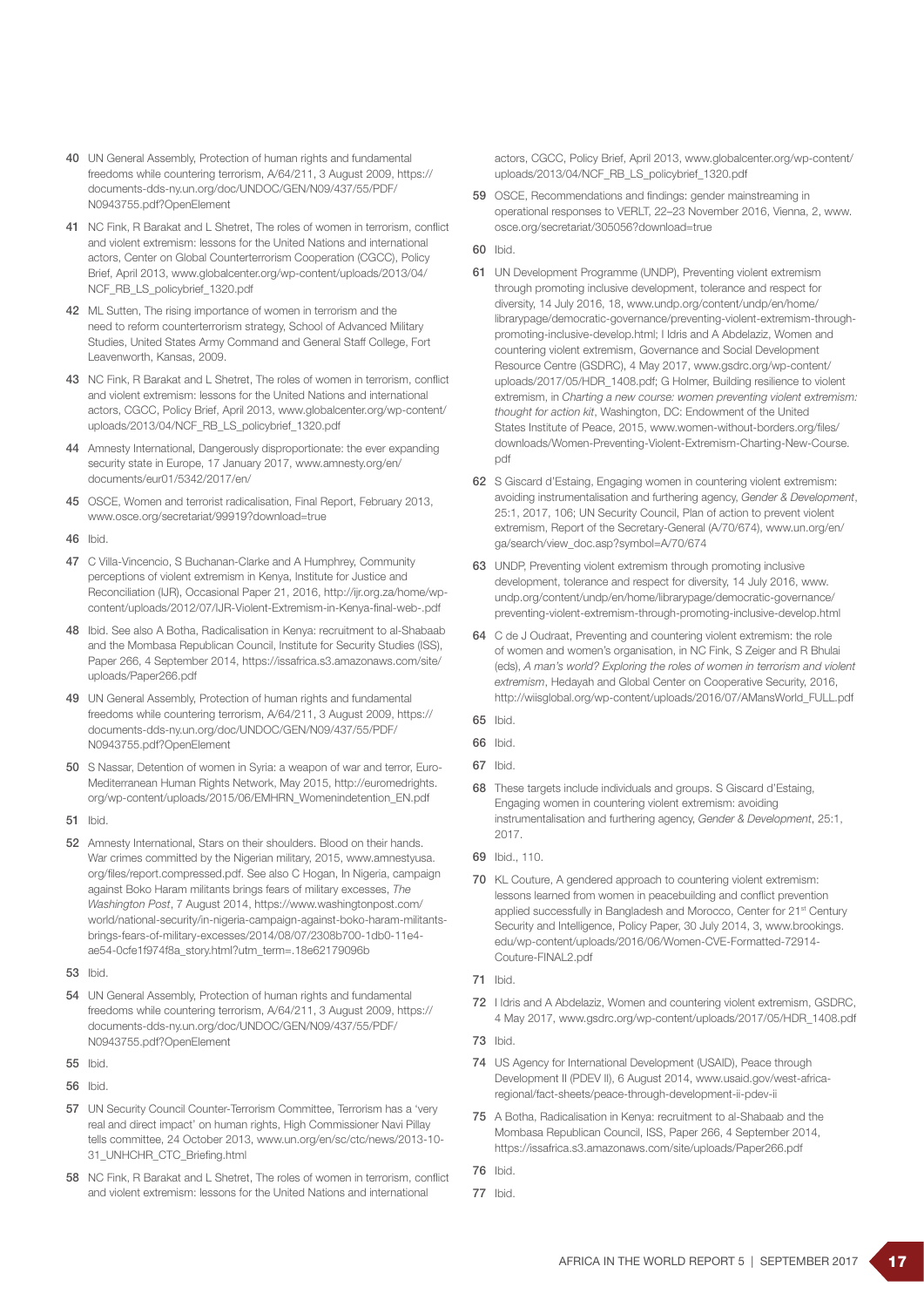- 78 C de J Oudraat, Preventing and countering violent extremism: the role of women and women's organisation, in NC Fink, S Zeiger and R Bhulai (eds), *A man's world? Exploring the roles of women in terrorism and violent extremism*, Hedayah and Global Center on Cooperative Security, 2016, http://wiisglobal.org/wp-content/uploads/2016/07/AMansWorld\_FULL.pdf
- 79 Ibid.
- 80 S Zeiger, Counter-narratives for countering violent extremism (CVE) in South East Asia, Hedayah, May 2016, http://www.hedayahcenter.org/ Admin/Content/File-2792016102253.pdf
- 81 Ibid.
- 82 Ibid.
- 83 S Dharmapuri, UN Security Council Resolution 1325 and countering violent extremism: using a gender perspective to enhance operational effectiveness, in NC Fink, S Zeiger and R Bhulai (eds), *A man's world? Exploring the roles of women in terrorism and violent extremism*, Hedayah and Global Center on Cooperative Security, 2016, http://wiisglobal.org/ wp-content/uploads/2016/07/AMansWorld\_FULL.pdf
- 84 USAID, People not pawns: women and violent extremism across MENA, Research Brief 1, September 2015, www.fhi360.org/resource/people-notpawns-womens-participation-violent-extremism-across-mena
- 85 Ibid.
- 86 See US Department of State, S Sewall, Remarks on women and countering violent extremism, 12 September 2016, https://2009-2017. state.gov/j/remarks/261911.htm
- 87 Insight on Conflict, The role of women in countering violence extremism: the Nigerian experience with Boko Haram, 20 March 2017, www. insightonconflict.org/blog/2017/03/role-women-countering-violenceextremism-nigerian-experience-boko-haram/
- 88 See C de J Oudraat, Preventing and countering violent extremism: the role of women and women's organisation, in NC Fink, S Zeiger and R Bhulai (eds), *A man's world? Exploring the roles of women in terrorism and violent extremism*, Hedayah and Global Center on Cooperative Security, 2016, http://wiisglobal.org/wp-content/uploads/2016/07/AMansWorld\_FULL.pdf
- 89 A Ngari, Male victims of sexual violence: war's silent sufferers, ISS Today, 10 June 2016, https://issafrica.org/iss-today/male-victims-of-sexualviolence-wars-silent-sufferers. Ngari notes that stigma, shame and destroyed livelihoods are the consequences of sexual violence against boys and men in conflict situations.
- 90 Ibid.
- 91 Ibid.
- 92 J Goldstein, US soldiers told to ignore sexual abuse of boys by Afghan allies, *New York Times*, 20 September 2015, www.nytimes. com/2015/09/21/world/asia/us-soldiers-told-to-ignore-afghan-alliesabuse-of-boys.html?\_r=1. According to this article, 'the practice is called bacha bazi, literally "boy play," and American soldiers and Marines have been instructed not to intervene'.
- 93 C Hoyle, Sexual violence as a tool of terror in Syria's war, *The New Arab*, 4 May 2017, https://www.alaraby.co.uk/english/indepth/2017/5/4/sexualviolence-a-tool-of-terror-in-syrias-war
- 94 C de J Oudraat, Preventing and countering violent extremism: the role of women and women's organisation, in NC Fink, S Zeiger and R Bhulai (eds), *A man's world? Exploring the roles of women in terrorism and violent extremism*, Hedayah and Global Center on Cooperative Security, 2016, 22, http://wiisglobal.org/wp-content/uploads/2016/07/AMansWorld\_FULL.pdf
- 95 Ibid.
- 96 *France24*, The young women behind France's 'terrorist commando' network, 15 September 2016, http://www.france24.com/en/20160914 france-terrorism-women-jihad-paris-gas-cylinder-islamic-state-terroristcommando
- 97 B Farmer and J Ensor, British jihadi brides return home after being widowed or sent back by husbands preparing last Isil stand, *The New Telegraph*, 22 May 2017, http://www.telegraph.co.uk/news/2017/05/22/ british-jihadi-brides-returning-home-widowed-sent-home-husbands/
- 98 USAID, People not pawns: women and violent extremism across MENA, Research Brief 1, September 2015, www.fhi360.org/resource/people-notpawns-womens-participation-violent-extremism-across-mena
- 99 S Dharmapuri, UN Security Council Resolution 1325 and countering violent extremism: using a gender perspective to enhance operational effectiveness, in NC Fink, S Zeiger and R Bhulai (eds), *A man's world? Exploring the roles of women in terrorism and violent extremism*, Hedayah and Global Center on Cooperative Security, 2016, 22, http://wiisglobal. org/wp-content/uploads/2016/07/AMansWorld\_FULL.pdf
- 100 S Dharmapuri, UN Security Council Resolution 1325 and countering violent extremism: using a gender perspective to enhance operational effectiveness, in NC Fink, S Zeiger and R Bhulai (eds), *A man's world? Exploring the roles of women in terrorism and violent extremism*, Hedayah and Global Center on Cooperative Security, 2016, http://wiisglobal.org/ wp-content/uploads/2016/07/AMansWorld\_FULL.pdf
- 101 International Institute for Democracy and Electoral Assistance (International IDEA), Democracy and gender equality: the role of the UN, Discussion Paper, September 2013, www.idea.int/sites/default/files/ publications/democracy-and-gender-equality-the-role-of-the-unitednations.pdf
- 102 C de J Oudraat, Preventing and countering violent extremism: the role of women and women's organisation, in NC Fink, S Zeiger and R Bhulai (eds), *A man's world? Exploring the roles of women in terrorism and violent extremism*, Hedayah and Global Center on Cooperative Security, 2016, http://wiisglobal.org/wp-content/uploads/2016/07/AMansWorld\_ FULL.pdf
- 103 R Coomaraswamy, Preventing conflict, transforming justice, securing the peace: a global study on the implementation of United Nations Security Council Resolution 1325, UN Women, 2015, http://www.peacewomen. org/sites/default/files/UNW-GLOBAL-STUDY-1325-2015%20(1).pdf

- 105 Ibid.
- 106 NC Fink, P Romaniuk and R Barakat, Evaluating countering violent extremism programming: practice and progress, CGCC, Policy Brief, April 2013, http://globalcenter.org/wp-content/uploads/2013/07/Fink\_ Romaniuk\_Barakat\_EVALUATING-CVE-PROGRAMMING\_20132.pdf
- 107 Ibid.
- 108 Ibid.
- 109 Ibid.
- 110 I Idris and A Abdelaziz, Women and countering violent extremism, GSDRC, 4 May 2017, www.gsdrc.org/wp-content/uploads/2017/05/ HDR\_1408.pdf
- 111 ML Satterthwaite, Missing indicators, disappearing gender: measuring USAID's programming to counter violent extremism, in ML Satterthwaite and JC Huckerby (eds.), *Gender, national security, and counter-terrorism*, London and New York: Routledge, 2013, 99.
- 112 Ibid.
- 113 Ibid.
- 114 Ibid.
- 115 KL Couture, A gendered approach to countering violent extremism: lessons learned from women in peacebuilding and conflict prevention applied successfully in Bangladesh and Morocco, Center for 21<sup>st</sup> Century Security and Intelligence, Policy Paper, 30 July 2014, www.brookings.edu/ wp-content/uploads/2016/06/Women-CVE-Formatted-72914-Couture-FINAL2.pdf
- 116 Ibid.

<sup>104</sup> Ibid.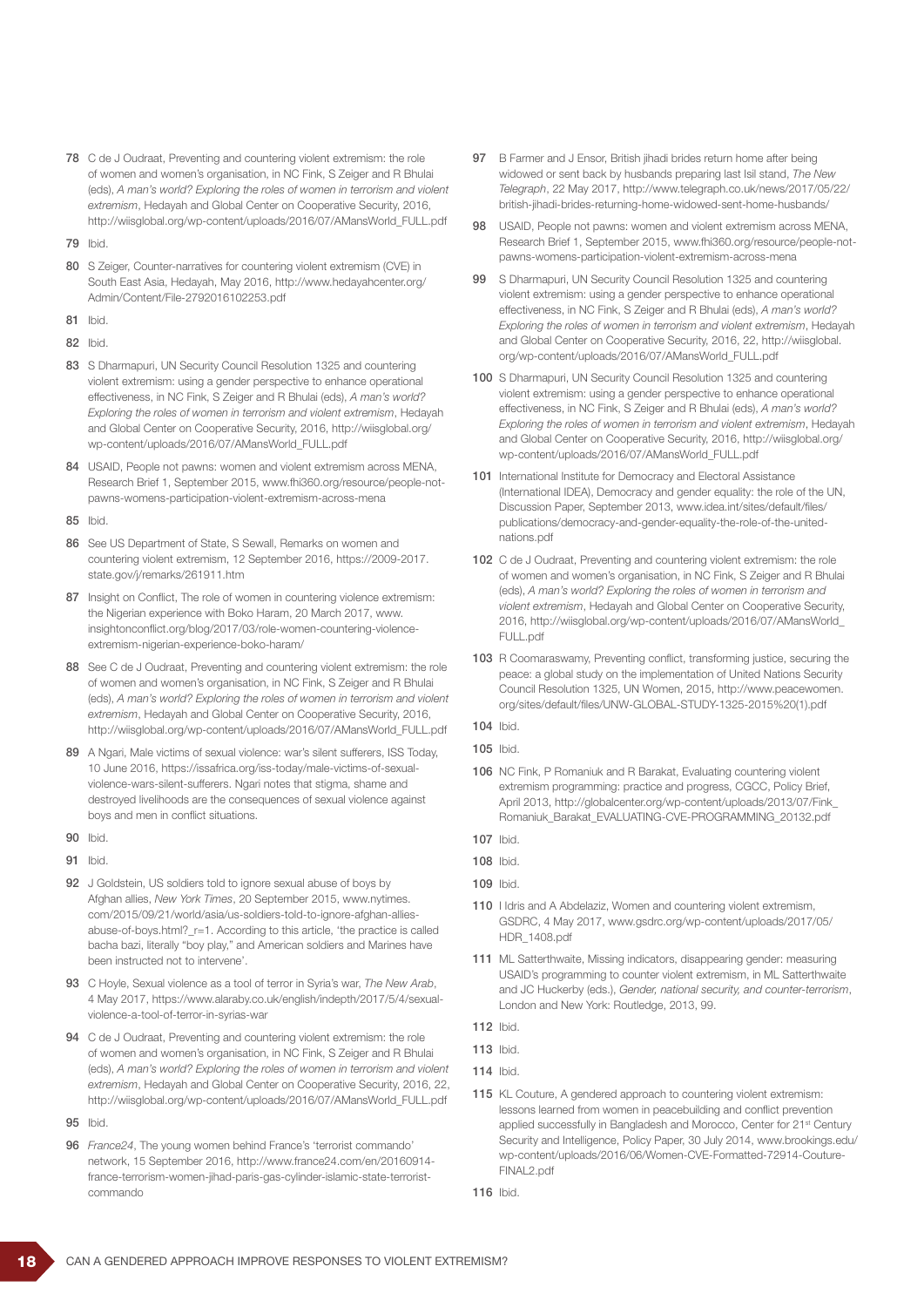

The Institute for Security Studies partners to build knowledge and skills that secure Africa's future

# Visit our website for the latest analysis, insight and news

www.issafrica.org



- Step 1 Go to www.issafrica.org
- Step 2 Go to bottom right of the ISS home page and provide your subscription details